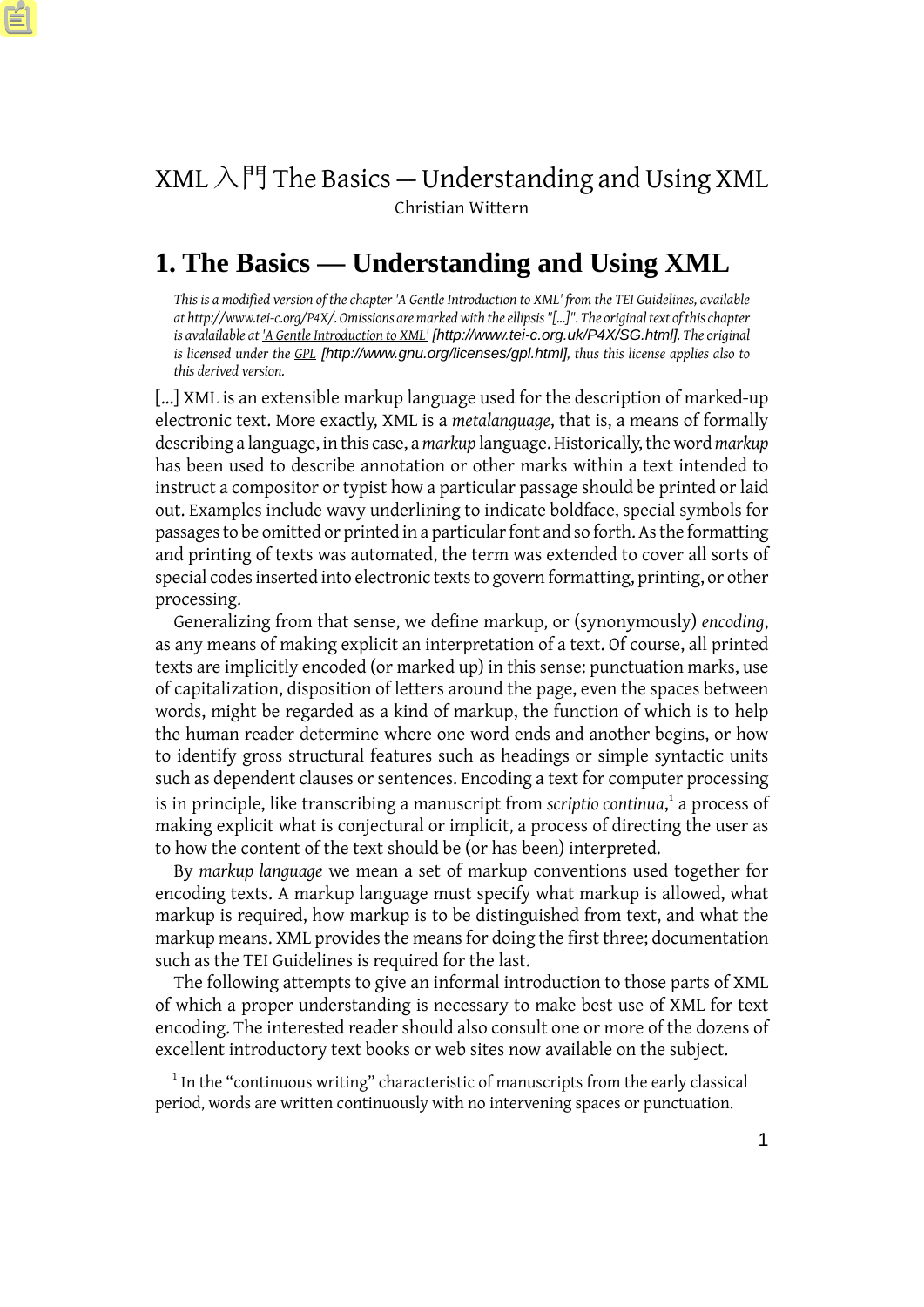# **1.1. What's special about XML?**

Three characteristics of XML seem to us to make it unlike other other markup languages:

- its emphasis on descriptive rather than procedural markup;
- its *document type* concept;
- its independence of any one hardware or software system.

These three aspects are discussed briefly below, and then in more depth in sections [1.3 \(XML structures\)](#page-4-0) and [1.7 \(Entities\)](#page-17-0).

The markup language with which XML is most frequently compared, however, is HTML, the language in which web pages had always been written until XML began to replace it. Compared with HTML, XML has some other important characteristics:

- XML is extensible: it does not contain a fixed set of tags
- XML documents must be well-formed according to a defined syntax, and may be formally validated
- XML focuses on the meaning of data, not its presentation

# *1.1.1. Descriptive markup*

In a descriptive markup system, the markup codes used do little more than categorize parts of a document. Markup codes such as  $\langle$  para> or  $\langle$ end{list} simply identify a portion of a document and assert of it that "the following item is a paragraph," or "this is the end of the most recently begun list," etc. By contrast, a procedural markup system defines what processing is to be carried out at particular points in a document: "call procedure PARA with parameters 1, b and x here" or "move the left margin 2 quads left, move the right margin 2 quads right, skip down one line, and go to the new left margin," etc. In XML, the instructions needed to process a document for some particular purpose (for example, to format it) are sharply distinguished from the descriptive markup which occurs within the document. They are collected outside the document in separate procedures or programs, and are usually expressed in a distinct document called a *stylesheet*, though it may do much more than simply define the rendition or visual appearance of a document.<sup>2</sup>

With descriptive instead of procedural markup the same document can readily be processed in many different ways, using only those parts of it which are considered relevant. For example, a content analysis program might disregard entirely the footnotes embedded in an annotated text, while a formatting program

 $2$  We do not here discuss in any detail the ways that a style sheet can be used or defined, nor do we discuss the increasingly popular W3C Stylesheet Languages. See <http://www.w3.org/TR/xsl> for the Extensible Stylesheet Language (XSL), and <http://www.w3.org/TR/xslt> for the XSL Transformations (XSLT) Language.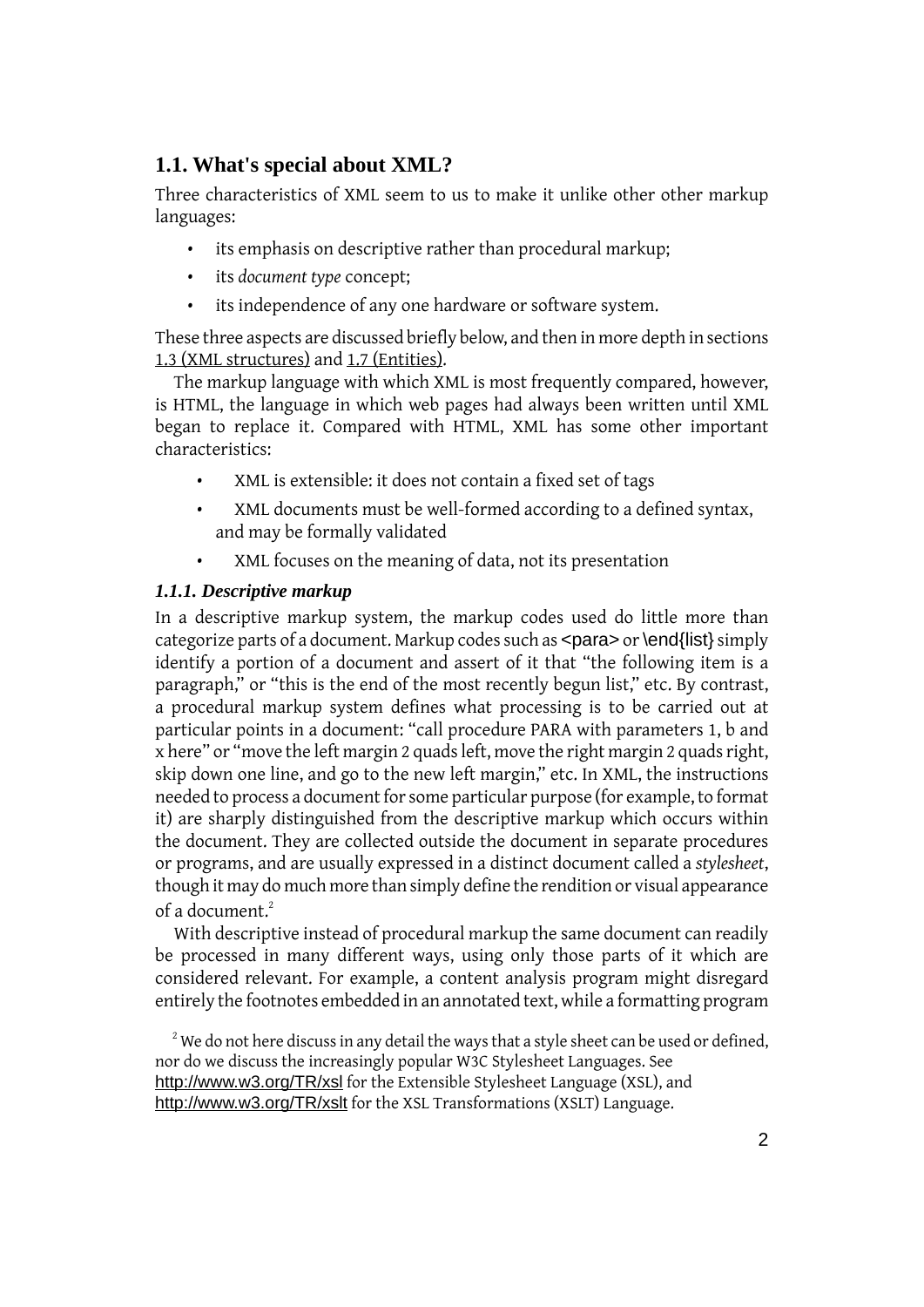might extract and collect them all together for printing at the end of each chapter. Different kinds of processing can be carried out with the same part of a file. For example, one program might extract names of persons and places from a document to create an index or database, while another, operating on the same text, but using a different stylesheet, might print names of persons and places in a distinctive typeface.

### *1.1.2. Types of document*

A second key aspect of XML is its notion of a *document type*: documents are regarded as having types, just as other objects processed by computers do. The type of a document is formally defined by its constituent parts and their structure. The definition of a 'report', for example, might be that it consisted of a 'title' and possibly an 'author', followed by an 'abstract' and a sequence of one or more 'paragraphs'. Anything lacking a title, according to this formal definition, would not formally be a report, and neither would a sequence of paragraphs followed by an abstract, whatever other report-like characteristics these might have for the human reader.

If documents are of known types, a special purpose program (called a *parser*), once provided with an unambiguous definition of a document's type, can check that any document claiming to be of a that type does in fact conform to the specification. A parser can check that all and only elements specified for a particular document type are present, that they are combined in appropriate ways, correctly ordered and so forth. More significantly, different documents of the same type can be processed in a uniform way. Programs can be written which take advantage of the knowledge encapsulated in the document structure information, and which can thus behave in a more 'intelligent' fashion.

### *1.1.3. Data independence*

A basic design goal of XML is to ensure that documents encoded according to its provisions can move from one hardware and software environment to another without loss of information. The two features discussed so far both address this requirement at an abstract level; the third feature addresses it at the level of the strings of data characters of which documents are composed. All XML documents, whatever language or writing system they employ, use the same underlying character encoding (that is, the same method of representing the graphic forms making up a particular writing system as binary data). $^3$  This encoding is defined by an international standard,<sup>4</sup> which is implemented by a universal character set maintained by an industry group called the Unicode Consortium, and known as

<sup>3</sup> See *Extensible Markup Language (XML) 1.0*, Section 2.2 Characters.

<sup>4</sup> ISO/IEC 10646-1993 *Information Technology — Universal Multiple-Octed Coded Character Set* (UCS)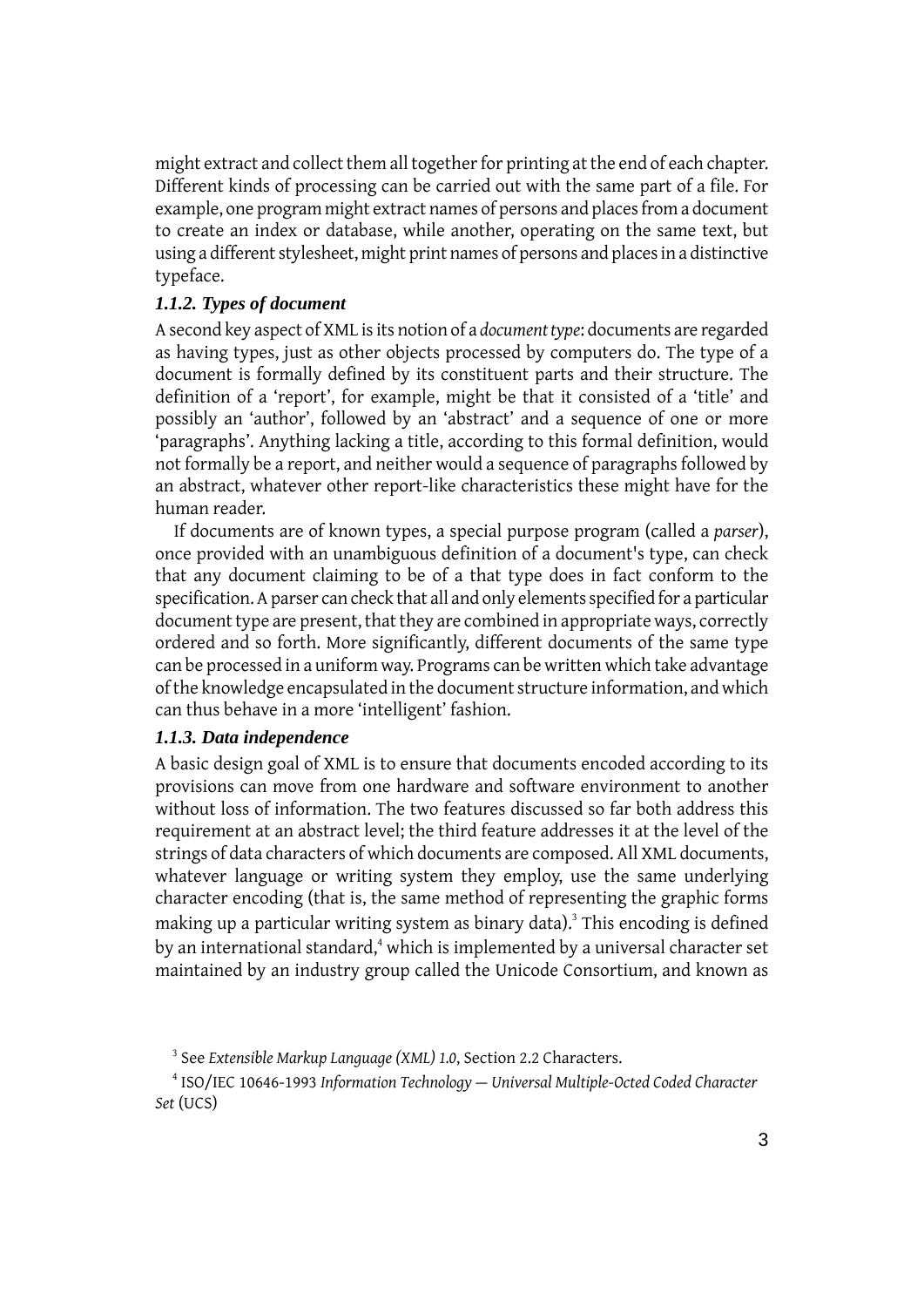Unicode;<sup>5</sup> this provides a standardised way of representing any of the thousands of discrete symbols making up the world's writing systems, past and present.

For technical and historical reasons which need not concern us, it is often necessary to translate texts encoded as Unicode into some smaller or less general encoding scheme. XML uses a general purpose *string substitution* mechanism for this purpose, inherited from SGML (which predates the availability of Unicode). In simple terms, this mechanism allows for the indirect representation of arbitrary parts of a document (be they single characters, character strings, or whole files) within it. One obvious application for this mechanism is to ensure consistency of nomenclature; another, more significant one, is to counter the notorious inability of different computer systems to understand each other's character sets, or of any one system to provide all the graphic characters needed for a particular application. The strings defined by this string-substitution mechanism are called *entities* and they are discussed below in section [1.7 \(Entities\)](#page-17-0).

### **1.2. Textual structure**

A text is not an undifferentiated sequence of words, much less of bytes. For different purposes, it may be divided into many different units, of different types or sizes. A prose text such as this one might be divided into sections, chapters, paragraphs, and sentences. A verse text might be divided into cantos, stanzas, and lines. Once printed, sequences of prose and verse might be divided into volumes, gatherings, and pages.

Structural units of this kind are most often used to identify specific locations or reference points within a text ("the third sentence of the second paragraph in chapter ten"; "canto 10, line 1234"; "page 412," etc.) but they may also be used to subdivide a text into meaningful fragments for analytic purposes ("is the average sentence length of section 2 different from that of section 5?" "how many paragraphs separate each occurrence of the word *nature*?" "how many pages?"). Other structural units are more clearly analytic, in that they characterize a section of a text. A dramatic text might regard each speech by a different character as a unit of one kind, and stage directions or pieces of action as units of another kind. Such an analysis is less useful for locating parts of the text ("the 93rd speech by Horatio in Act 2") than for facilitating comparisons between the words used by one character and those of another, or those used by the same character at different points of the play.

In a prose text one might similarly wish to regard as units of different types passages in direct or indirect speech, passages employing different stylistic registers (narrative, polemic, commentary, argument, etc.), passages of different authorship and so forth. And for certain types of analysis (most notably textual criticism) the physical appearance of one particular printed or manuscript source may be of importance: paradoxically, one may wish to use descriptive markup to describe

<sup>&</sup>lt;sup>5</sup> See <http://www.unicode.org/>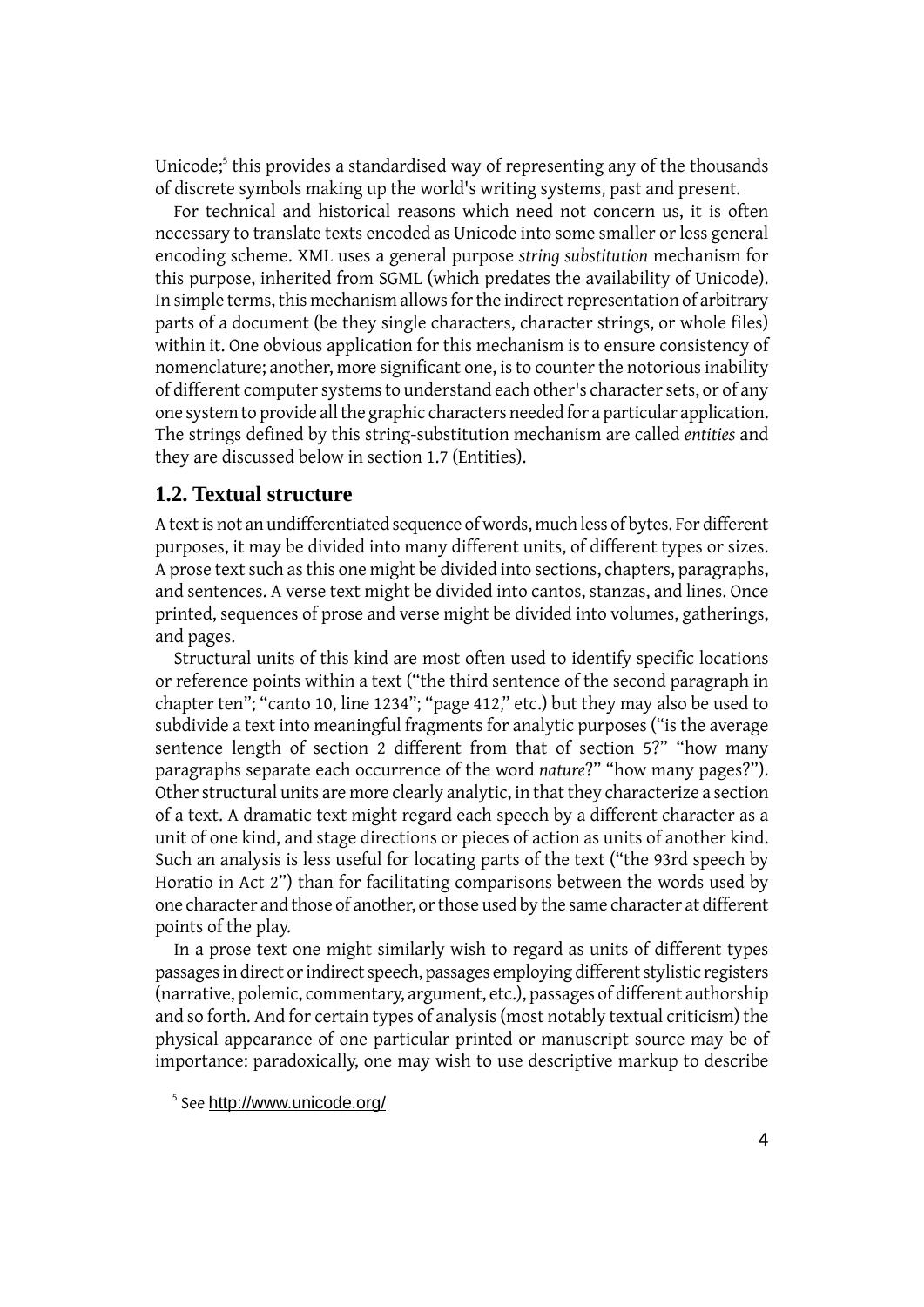presentational features such as typeface, line breaks, use of whitespace and so forth.

These textual structures overlap with each other in complex and unpredictable ways. Particularly when dealing with texts as instantiated by paper technology, the reader needs to be aware of both the physical organization of the book and the logical structure of the work it contains. Many great works (Sterne's *Tristram Shandy* for example) cannot be fully appreciated without an awareness of the interplay between narrative units (such as chapters or paragraphs) and page divisions. For many types of research, it is the interplay between different levels of analysis which is crucial: the extent to which syntactic structure and narrative structure mesh, or fail to mesh, for example, or the extent to which phonological structures reflect morphology.

# <span id="page-4-0"></span>**1.3. XML structures**

This section describes the simple and consistent mechanism for the markup or identification of textual structure provided by XML. It also describes the methods XML provides for the expression of rules defining how units of textual structure can meaningfully be combined in a text.

### *1.3.1. Elements*

The technical term used in XML for a textual unit, viewed as a structural component, is *element*. Different types of elements are given different names, but XML provides no way of expressing the meaning of a particular type of element, other than its relationship to other element types. That is, all one can say about an element called (for instance) <br/>blort> is that instances of it may (or may not) occur within elements of type <farble>, and that it may (or may not) be decomposed into elements of type <blortette>. It should be stressed that XML is entirely unconcerned with the semantics of textual elements: these are application dependent. It is up to the creators of XML vocabularies (such as the TEI Guidelines, DocBook etc.) to choose intelligible names for the elements they identify and to define their proper use in text markup. That is the chief purpose of documents such as the TEI Guidelines. From the need to choose element names indicative of function comes the technical term for the name of an element type, which is *generic identifier*, or GI.

Within a marked up text (a *document instance*), each element must be explicitly marked or tagged in some way. This is done by inserting a tag at the beginning of the element (a *start-tag*) and another at its end (an *end-tag*).<sup>6</sup> The start- and endtag pair are used to bracket off the element occurrences within the running text,

<sup>6</sup> In SGML (but not in XML) the name and the content model may be separated by an additional part of the declaration which specifies 'omission rules' for the element concerned. These rules state whether or not start- and end-tags must be present for every occurrence of the element concerned: as noted above, such tag omission is not permitted in XML, and is not permitted in the TEI Interchange format.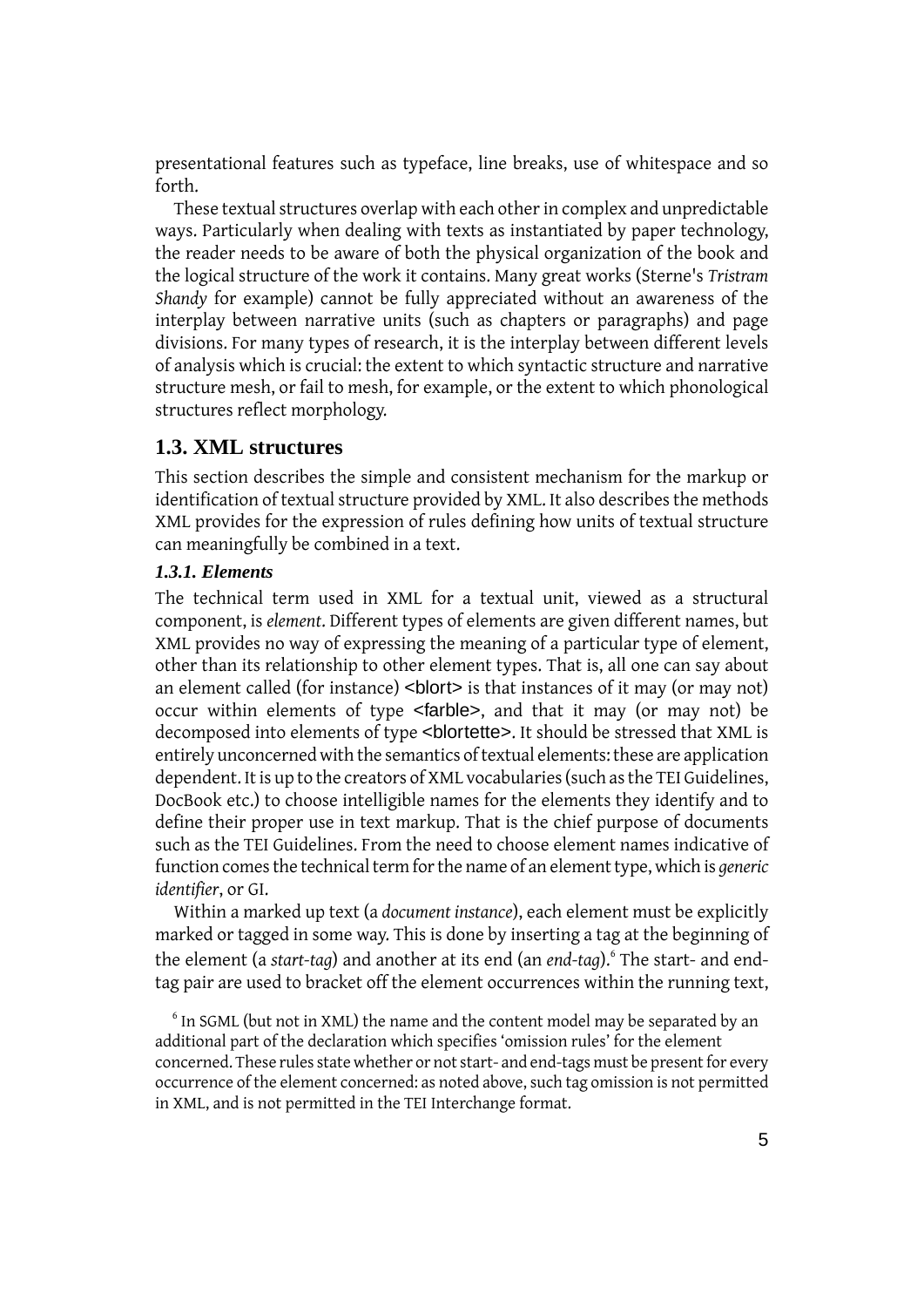in rather the same way as different types of parentheses or quotation marks are used in conventional punctuation. For example, a quotation element in a text might be tagged as follows:

... Rosalind's remarks <quote>This is the silliest stuff that ere I heard of!</quote> clearly indicate ...

As this example shows, a start-tag takes the form <quote>, where the opening angle bracket indicates the start of the start-tag, "quote" is the generic identifier of the element which is being delimited, and the closing angle bracket indicates the end of a tag. An end-tag takes an identical form, except that the opening angle bracket is followed by a solidus (slash) character, so that the corresponding endtag is </quote>.<sup>7</sup>

### *1.3.2. Content models: an example*

An element may be *empty*, that is, it may have no content at all, or it may contain just a sequence of characters with no other elements. More usually, however, elements of one type will be *embedded* (contained entirely) within elements of a different type.

To illustrate this, we will consider a very simple structural model. Let us assume that we wish to identify within an anthology only poems, their titles, and the stanzas and lines of which they are composed. In XML terms, our *document type* is the *anthology*, and it consists of a series of *poem*s. Each poem has embedded within it one element, a *title*, and several occurrences of another, a *stanza*, each stanza having embedded within it a number of *line* elements. Fully marked up, a text conforming to this model might appear as follows:<sup>8</sup>

<anthology> <poem><title>The SICK ROSE</title> <stanza> <line>O Rose thou art sick.</line> <line>The invisible worm,</line> <line>That flies in the night</line> <line>In the howling storm:</line> </stanza> <stanza> <line>Has found out thy bed</line> <line>Of crimson joy:</line> <line>And his dark secret love</line> <line>Does thy life destroy.</line> </stanza> </poem> <!-- more poems go here --> </anthology>

This example will serve as an introduction to the basic notions of XML. Whitespace and line breaks have been added to the example for the sake of visual clarity only; they have no particular significance in the XML encoding itself. Also, the line

<!-- more poems go here -->

is an XML *comment* and is not treated as part of the text.

 $^7$  Because the opening angle bracket has this special function in an XML document, special steps must be taken to use that character for other purposes (for example, as the mathematical less-than operator); see further [1.7.2 \(Entity references\);](#page-19-0) in SGML (but not XML) different characters may be defined for use as any of the delimiting characters (the angle brackets, exclamation mark and solidus).

8 The example is taken from William Blake's *Songs of innocence and experience*(1794). The markup is designed for illustrative purposes and is not TEI-conformant.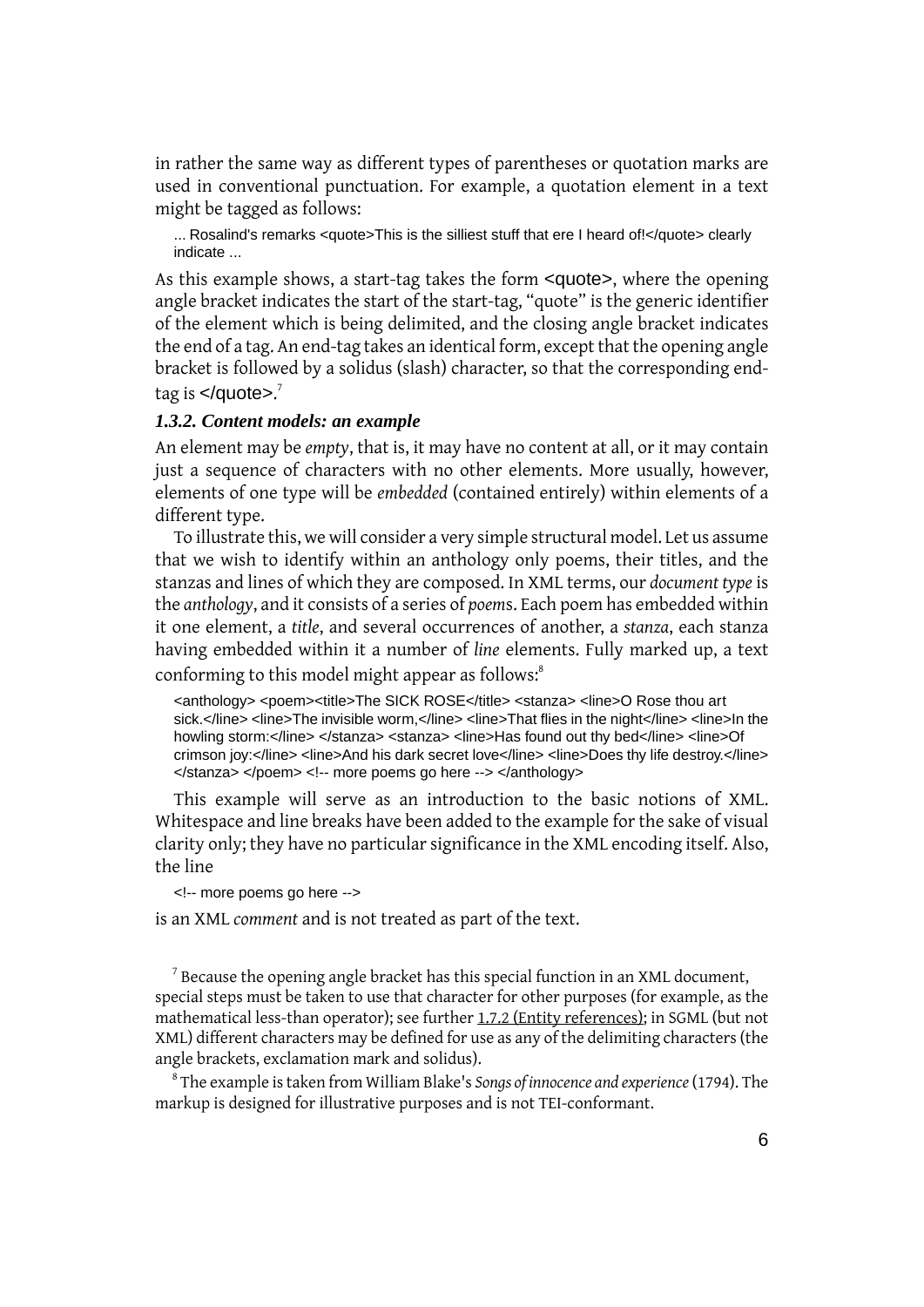As it stands, the above example is what is known as a *well-formed* XML document: to achieve this status, an XML document must obey the following simple rules:

- there should be a single element (start- and end- tag pair) which encloses the whole document: this is known as the *root element* (<anthology> in our case);
- each element should be completely contained by the root element, or by an element which is so contained; elements may not partially overlap one another;
- the tags marking the start and end of each element must always be present.<sup>9</sup>

An XML document which is well-formed can be processed in a number of useful ways. A simple indexing program could extract only the relevant text elements in order to make a list of titles, first lines, or words used in the poem text; a simple formatting program could insert blank lines between stanzas, perhaps indenting the first line of each, or inserting a stanza number. Different parts of each poem could be typeset in different ways. A more ambitious analytic program could relate the use of punctuation marks to stanzaic and metrical divisions.<sup>10</sup> Scholars wishing to see the implications of changing the stanza or line divisions chosen by the editor of this poem can do so simply by altering the position of the tags. And of course, the text as presented above can be transported from one computer to another and processed by any program (or person) capable of making sense of the tags embedded within it with no need for the sort of transformations and translations needed to move word processor files around.

However, well-formedness alone is not enough for the full range of what might be useful in marking up a document. It might well be useful if, in the process of preparing our digital anthology, a computer system could check some basic rules about how stanzas, lines, and titles can sensibly co-occur in a document. It would be even more useful if the system could check that stanzas are always labelled <stanza> and not occasionally <canto> or <Stanza>. An XML document in which such rules have been checked is technically known as a *valid* document, and the ability to perform such validation is one of the key advantages of using XML. To carry this out, some way of formally stating the criteria for successful validation is necessary: in XML this formal statement may be provided by an additional document known as a *document type declaration* (DTD) or by an *XML schema*. 11

<sup>9</sup> This is not strictly true for empty elements, for which start- and end-tags can be combined, as further discussed below.

<sup>10</sup> Note that this simple example has not addressed the problem of marking elements such as sentences explicitly; the implications of this are discussed below in section [1.5](#page-11-0) [\(Complicating the issue\)](#page-11-0).

 $11$ <sup>11</sup> The DTD language described in the remainder of this section is neither the only way of representing such criteria, nor the most powerful. One important alternative is provided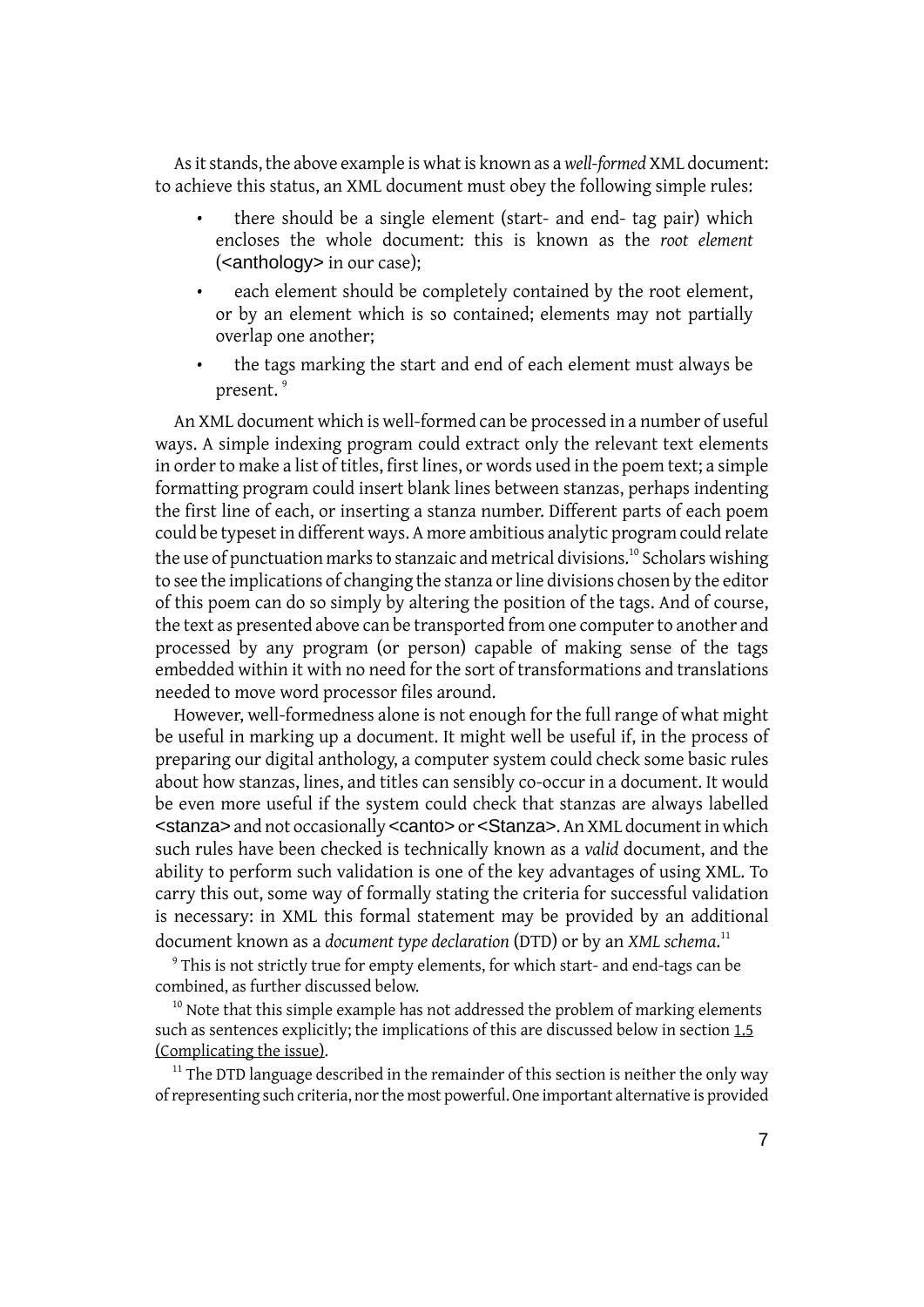# **1.4. Validating a document's structure**

Rules such as those informally stated above are the first stage in the creation of a formal specification for the structure of an XML document, or *document type declaration*, usually abbreviated to *DTD*. In creating a DTD, the document designer may be as lax or as restrictive as the occasion warrants. A balance must be struck between the convenience of following simple rules and the complexity of handling real texts. This is particularly the case when the rules being defined relate to texts which already exist: the designer may have only the haziest of notions as to an ancient text's original purpose or meaning and hence find it very difficult to specify consistent rules about its structure. On the other hand, where a new text is being prepared to an exact specification, for example for entry into a textual database of some kind, the more precisely stated the rules, the better they can be enforced. Even in the case where an existing text is being marked up, it may be beneficial to define a restrictive set of rules relating to one particular view or hypothesis about the text – if only as a means of testing the usefulness of that view or hypothesis. It is important to remember that every document type declaration results from an interpretation of a text. There is no single DTD which encompasses any kind of absolute truth about a text, although it may be convenient to privilege some DTDs above others for particular types of analysis.

XML is widely used in environments where uniformity of document structure is a major desideratum. In the production of technical documentation, for example, it is of major importance that sections and subsections should be properly nested, that cross references should be properly resolved and so forth. In such situations, documents are seen as raw material to match against pre-defined sets of rules. As discussed above, however, the use of simple rules can also greatly simplify the task of tagging accurately elements of less rigidly constrained texts. By making these rules explicit, the scholar reduces his or her own burdens in marking up and verifying the electronic text, while also being forced to make explicit an interpretation of the structure and significant particularities of the text being encoded.

### *1.4.1. An example DTD*

A DTD is expressed as a set of declarative statements, using a special purpose syntax which we introduce informally below. For our simple model of a poem, the following declarations would be appropriate:

```
<!ELEMENT anthology (poem+)> <!ELEMENT poem (title?, stanza+)> <!ELEMENT title
(#PCDATA) > <!ELEMENT stanza (line+) > <!ELEMENT line (#PCDATA) >
```
These five lines are examples of formal XML element declarations. A declaration, like an element, is delimited by angle brackets; the first character following the opening bracket must be an exclamation mark, followed immediately by one of a

by another W3C Recommendation: the XML Schema language (<http://www.w3.org/XML/Schema>); another is provided by the OASIS Committee's specification for Relax NG (<http://www.oasis-open.org/committees/relax-ng/>).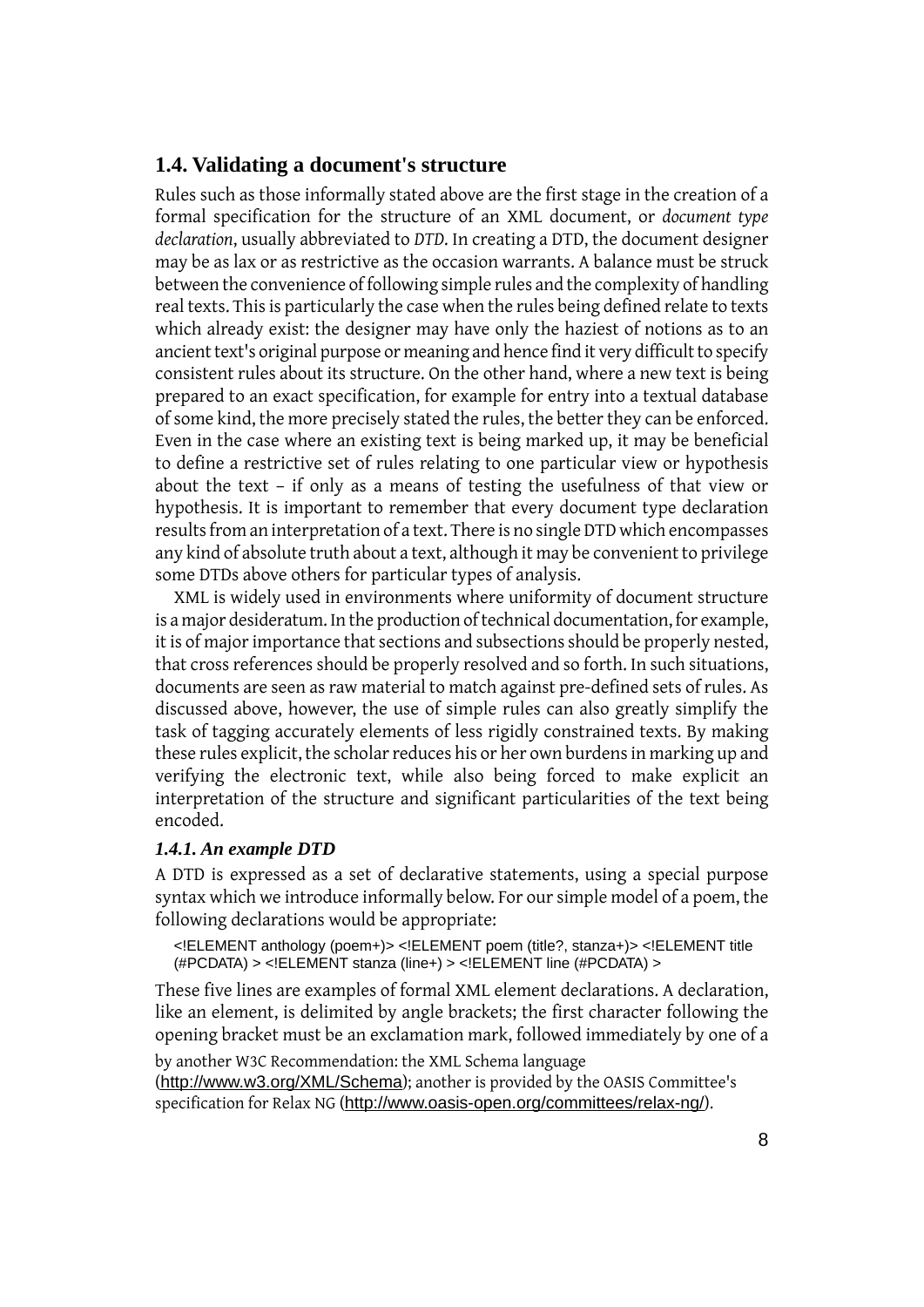small set of XML-defined keywords, specifying the kind of object being declared. The five declarations above are all of the same type: each begins with an ELEMENT keyword, indicating that it declares an element, in the technical sense defined above. Each consists of two parts: a name, or *generic identifier* and a *content model*. 12 Each of these parts is discussed further below. Components of the declaration are separated by *whitespace* characters, that is one or more blanks, tabs or newlines.

### *1.4.2. Generic identifier*

The first part of each declaration above gives the generic identifier (often abbreviated to GI) of the element which is being declared, for example *poem*, *title*, etc. A GI may contain alphabetic characters, digits, hyphens, underscore characters, or fullstops, and must begin with a letter. In general, uppercase and lowercase letters are regarded as distinct characters: an element with the GI <foo> is *not* the same as an element with the GI <F00>: the root element of a TEI-conformant document is thus <TEI.2>, *not* <tei.2>. 13

#### *1.4.3. Content model*

The second part of each declaration, enclosed in parentheses, is called the *content model* of the element being defined, because it specifies what may legitimately be contained within it. Contents are specified either in terms of other elements or using special reserved words. There are several such reserved words, of which by far the most commonly encountered is #PCDATA, as in this example. This is an abbreviation for *parsed character data,* and it means that the element being defined may contain any valid character data (but no elements). If an XML declaration is thought of as a structure like a family tree, with a single ancestor at the top (in our case, this would be <anthology>), then almost always, following the branches of the tree downwards (for example, from <anthology> to <poem> to <stanza> to <line> and <title>) will lead eventually to #PCDATA. In our example, <title> and <line> are so defined, since their content models say #PCDATA only and name no embedded elements.

<sup>12</sup> In SGML (but not in XML) the name and the content model are separated by an additional part of the declaration which specifies *minimization rules* for the element concerned. Minimization (informally speaking, whether or not start- and end-tags must be present in every occurrence of the element concerned) is not permitted in XML, and is not recommended in the TEI Interchange format.

 $13$  In XML, a single colon may also appear in a GI, where it has a special significance related to the use of *namespaces*, as further discussed in section [1.9.2 \(Namespaces\).](#page-23-0) The characters defined by Unicode as *combining characters* and as *extenders* are also permitted. In SGML, the rules stated informally here may vary somewhat depending on the SGML declaration in force; in particular, it is not usually the case that upper and lower case letters are distinguished, although such usage is highly recommended for TEI Interchange.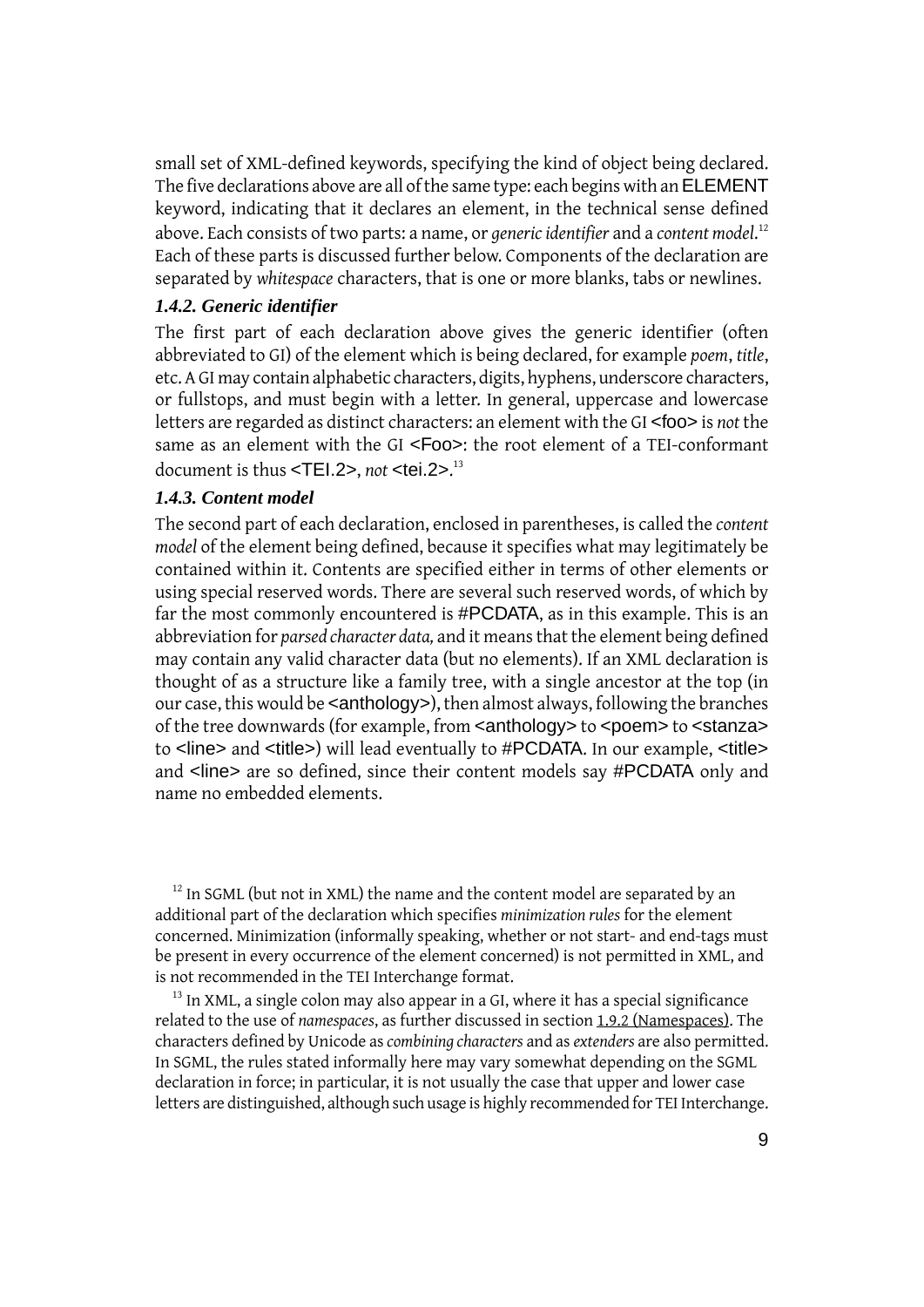### *1.4.4. Occurrence indicators*

The declaration for <stanza> in the example above states that a stanza consists of one or more lines. It uses an *occurrence indicator* (the plus sign) to indicate how many times the element named in its content model may occur. There are three occurrence indicators: the plus sign, the question mark, and the asterisk or star. The plus sign means that there may be one or more occurrences of the element concerned; the question mark means that there may be at most one and possibly no occurrence; the star means that the element concerned may either be absent or appear one or more times. Thus, if the content model for <stanza> were (line\*), stanzas with no lines would be possible as well as those with more than one line. If it were (line?), again empty stanzas would be countenanced, but no stanza could have more than a single line. The declaration for <poem> in the example above thus states that a <poem> cannot have more than one title, but may have none, and that it must have at least one <stanza> and may have several.

### *1.4.5. Connectors*

The content model (title?, stanza+) contains more than one component, and thus needs additionally to specify the order in which these elements (<title> and <stanza>) may appear. This ordering is determined by the *connector* (the comma) used between its components. There are two possible connectors: the comma, representing sequence, and the vertical bar, representing alternation.<sup>14</sup> If the comma in this example were replaced by a vertical bar, then a <poem> would consist of either a title or just stanzas – but not both!

### *1.4.6. Model groups*

In our example so far, the components of each content model have been either single elements or #PCDATA. It is quite permissible however to define content models in which the components are lists of elements, combined by connectors. Such lists, known as *model groups*, may also be modified by occurrence indicators and themselves combined by connectors. To demonstrate these facilities, let us now expand our example to include non-stanzaic types of verse. For the sake of demonstration, we will categorize poems as one of *stanzaic*, *couplets*, or *blank* (or *stichic*). A blank-verse poem consists simply of lines (we ignore the possibility of verse paragraphs for the moment)<sup>15</sup> so no additional elements need be defined for it. A couplet is defined as a <firstLine> followed by a <secondLine>.

<!ELEMENT couplet (firstLine, secondLine) >

 $14$  In SGML (but not XML), a third connector, the ampersand, is sometimes used, signifying that the components connected by it may appear in either order. Its use is not supported (or recommended) by the TEI interchange format of SGML.

 $15$  It will not have escaped the astute reader that the fact that verse paragraphs need not start on a line boundary seriously complicates the issue; see further section [1.5](#page-11-0) [\(Complicating the issue\)](#page-11-0).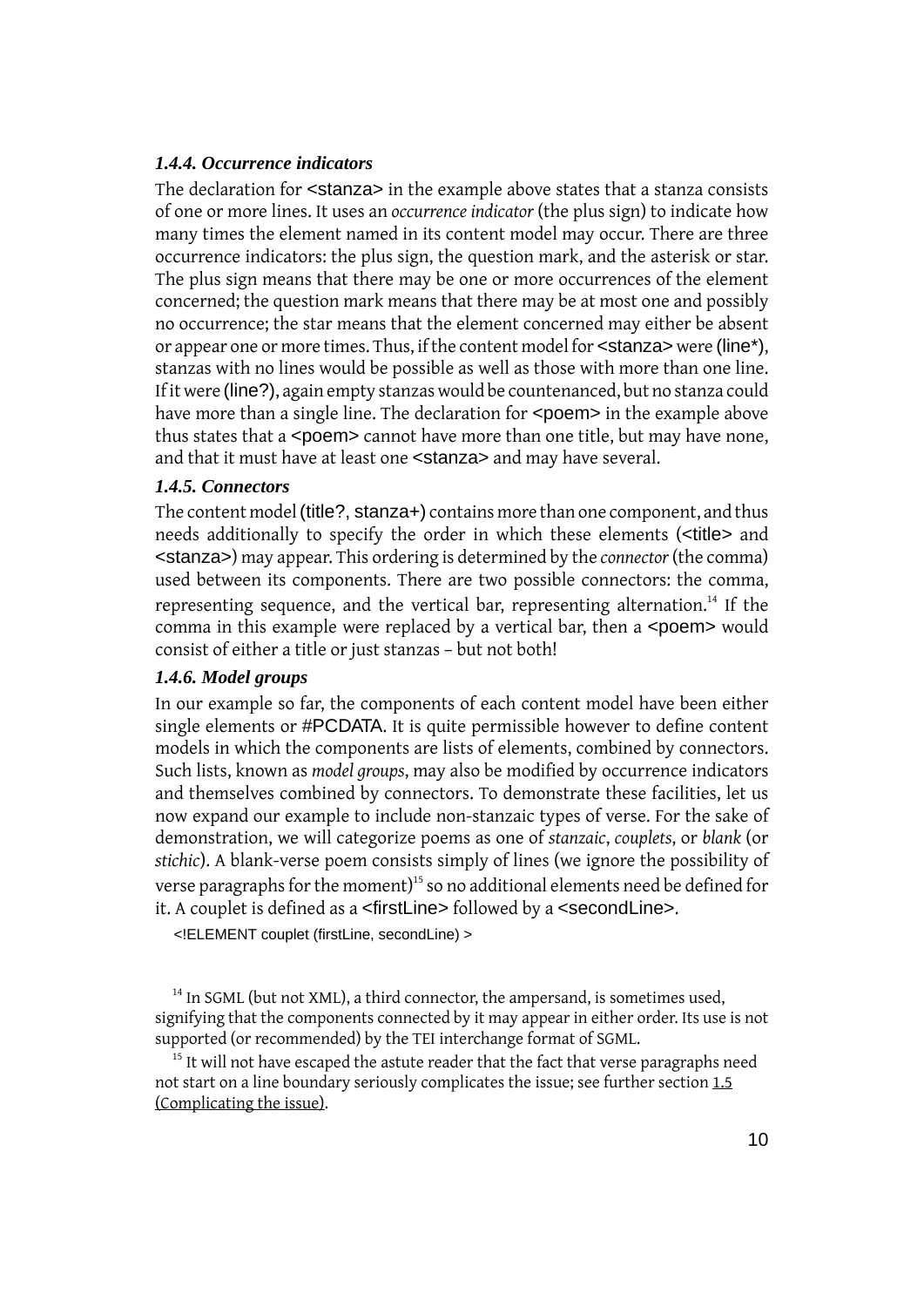The elements <firstLine> and <secondLine> (which are distinguished to enable studies of rhyme scheme, for example) have exactly the same content model as the existing <line> element;<sup>16</sup> we will therefore add the following two lines to our example DTD:

<!ELEMENT firstLine (#PCDATA)> <!ELEMENT secondLine (#PCDATA)>

Next, we can change the declaration for the <poem> element to include all three possibilities:

<!ELEMENT poem (title?, (stanza+ | couplet+ | line+) ) >

That is, a poem consists of an optional title, followed by one or several stanzas, or one or several couplets, or one or several lines. Note the difference between this declaration and the following:

<!ELEMENT poem (title?, (stanza | couplet | line)+ ) >

The second version, by applying the occurrence indicator to the group rather than to each element within it, would allow for a single poem to contain a mixture of stanzas, couplets, or lines.

A model group can contain #PCDATA as well as named elements: this combination, known as *mixed content*, allows for elements in which the subcomponents appear with intervening stretches of character data. For example, if we wished to mark place names wherever they appear inside our verse lines, then, assuming we have also added a suitable declaration for the <name> element, we could change the definition for <line> to

<!ELEMENT line (#PCDATA | name )\* >

XML (but not SGML) places several constraints on the way that mixed content models may be defined. In brief, if #PCDATA appears with other elements in a content model: it must always appear as the first option in an alternation; it may appear once only, and in the outermost model group; and if the group containing it is repeated, the star operator must be used. $17$ 

Quite complex models can easily be built up in this way, to match the structural complexity of many types of text. As a further example, consider the case of stanzaic verse in which a refrain or chorus appears. Like a stanza, a refrain consists of repetitions of the line element. A refrain can appear at the start of a poem only, or as an optional addition following each stanza. This could be expressed by a content model such as the following:

<sup>16</sup> In SGML, but not XML, it is possible to use a group of names instead of a single GI within an element declaration, so the three declarations could be combined like this:

<!ELEMENT (line|firstLine|secondLine) O O (#PCDATA)>

This is not however supported by the TEI Interchange Format.

 $17$  The (good) rationale for these restrictions is bevond the scope of this tutorial, as are the consequences of attempting to evade them. The TEI content models all obey these constraints.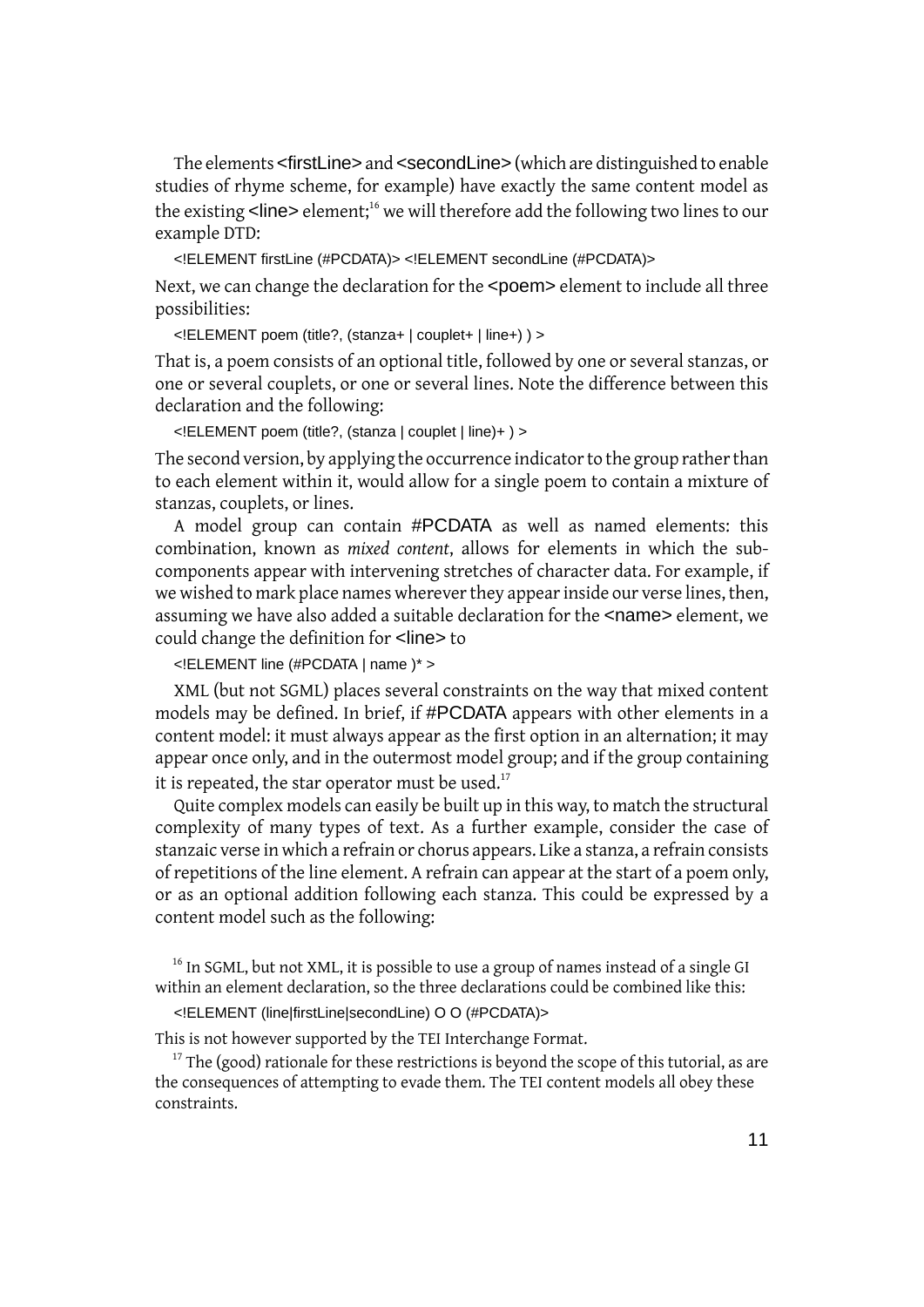<!ELEMENT refrain (line+)> <!ELEMENT poem (title?, ( line+ | (refrain?, (stanza, refrain?)+  $))$  >

That is, a poem consists of an optional title, followed by either a sequence of lines, or an un-named group, which starts with an optional refrain, followed by one of more occurrences of another group, each member of which is composed of a stanza followed by an optional refrain. A sequence such as *refrain - stanza - stanza - refrain* follows this pattern, as does the sequence *stanza - refrain - stanza - refrain*. The sequence *refrain - refrain - stanza - stanza* does not, however, and neither does the sequence "stanza - refrain - refrain - stanza." Among other conditions made explicit by this content model are the requirements that at least one stanza must appear in a poem, if it is not composed simply of lines, and that if there is both a title and a stanza they must appear in that order.

Note that the apparent complexity of this model derives from the constraints expressed informally above. A simpler model, such as

<!ELEMENT poem (title?, (line|refrain|stanza)+ ) >

<span id="page-11-0"></span>would not enforce any of them, and would therefore permit such anomalies as a poem consisting only of refrains, or an arbitrary mixture of lines and refrains.

# **1.5. Complicating the issue**

In the simple cases described so far, it has been assumed that one can identify the immediate constituents of every element in a textual structure. A poem consists of stanzas, and an anthology consists of poems. Stanzas do not float around unattached to poems or combined into some other unrelated element; a poem cannot contain an anthology. All the elements of a given document type may be arranged into a hierarchic structure, arranged like a family tree with a single ancestor at one end and many children (mostly the elements containing #PCDATA) at the other. For example, we could represent an anthology containing two poems, the first of which contains two four-line stanzas and the second a single stanza, by a tree structure like the following figure: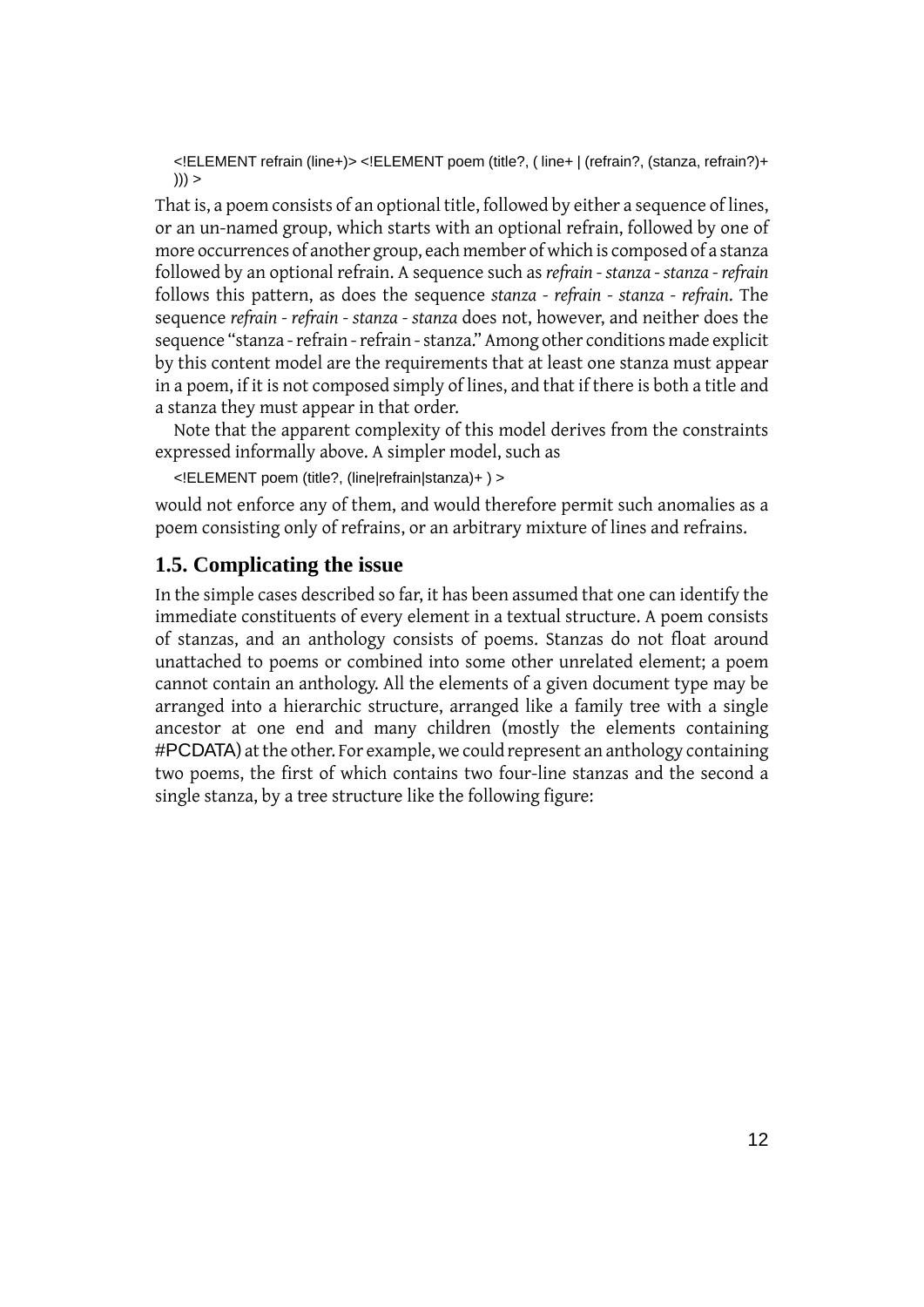

#### *Figure 1.*

Clearly, there are many such trees that might be drawn to describe the structure of this or other anthologies. Some of them might be representable as further subdivisions of this tree: for example, we might subdivide the lines into individual words, since no word crosses a line boundary. Surprisingly perhaps, this grossly simplified view of what text is (memorably termed an *ordered hierarchy of content objects* (OHCO) view of text by Renear *et al*) <sup>18</sup> turns out to be very effective for a large number of purposes. It is not however adequate for the full complexity of real textual structures, for which more complex mechanisms need to be employed. For there are many other trees that might be drawn which do *not* fit within this tree. We might, for example, be interested in syntactic structures — which rarely respect the formal boundaries of verse. Or, to take a simpler example, we might want to represent the pagination of different editions of the same text.

In the OHCO model of text, representation of cases where different elements overlap so that several different trees may be identified in the same document, is generally problematic. A single hierarchy must be chosen, and the points at which other hierarchies intersect with it marked (so we might, for example, mark the pagination by means of empty elements marking the boundary between one page and the next). Or we could represent alternative hierarchies by means of the pointing and linking mechanisms described in chapter 14 of the TEI Guidelines.

 $18$  See Renear, A., Mylonas, E., Durand, D. `Refining our notion of what text really is: the problem of overlapping hierarchies' in Ide and Hockey, eds., *Research in Humanities Computing*, OUP, 1996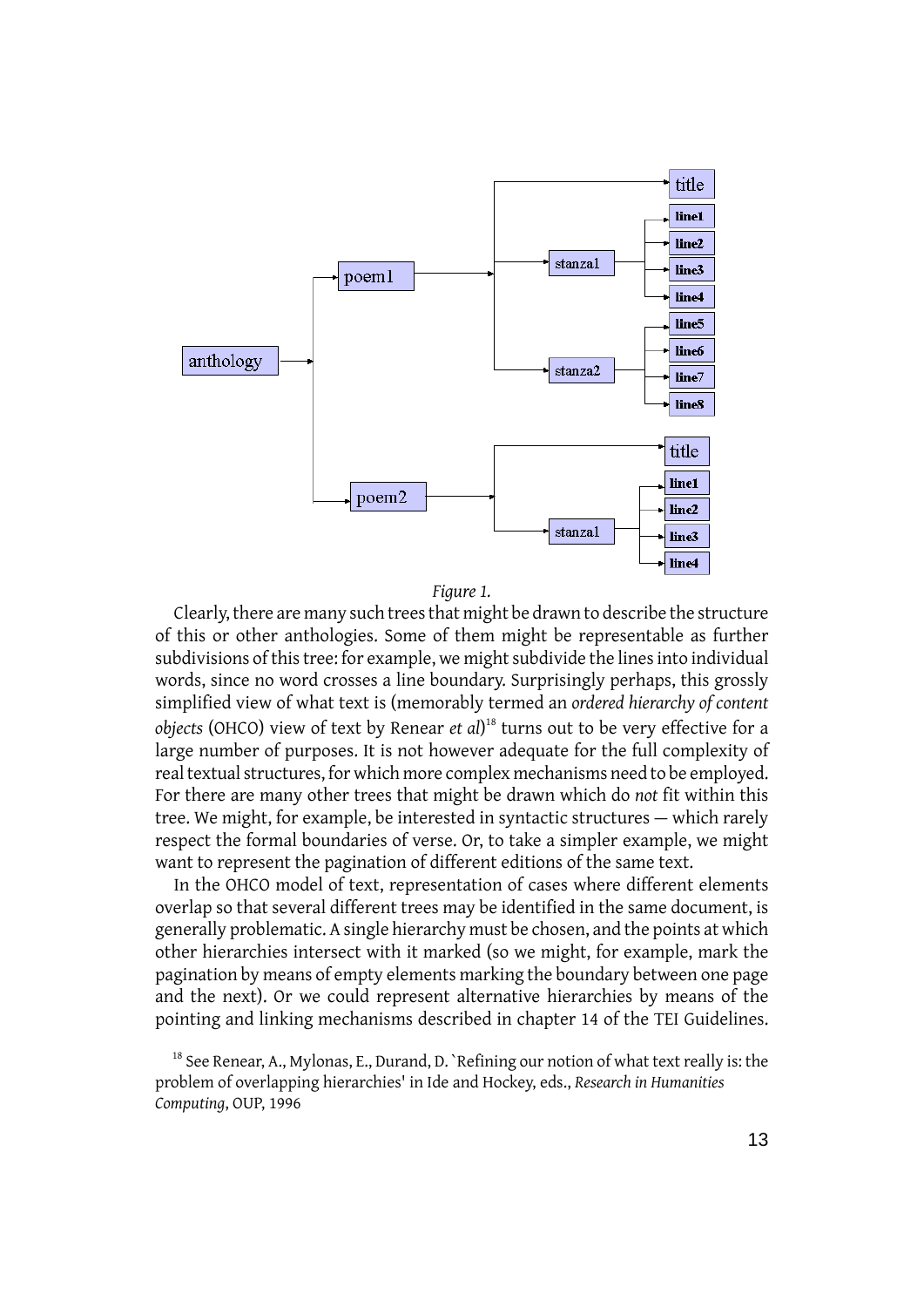These mechanisms all depend on the use of *attributes* which may be used both to identify particular elements within a document, and to point to, link, or align them into arbitrary structures.<sup>19</sup>

# **1.6. Attributes**

In the XML context, the word *attribute*, like some other words, has a specific technical sense. It is used to describe information which is in some sense descriptive of a specific element occurrence but not regarded as part of its content. For example, you might wish to add a status attribute to occurrences of some elements in a document to indicate their degree of reliability, or to add an identifier attribute so that you could refer to particular element occurrences from elsewhere within a document. Attributes are useful in precisely such circumstances.

Although different elements may have attributes with the same name, (for example, in the TEI scheme, every element is defined as having an attribute named lang), they are always regarded as different, and may have different values assigned to them. If an element has been defined as having attributes, the attribute values are supplied in the document instance as *attribute-value pairs* inside the start-tag for the element occurrence. An end-tag may not contain an attribute-value specification, since it would be redundant.

The order in which attribute-value pairs are supplied inside a tag has no significance; they must however be separated by at least one whitespace (blank, newline, or tab) character. In XML, the value part must always be given inside matching quotation marks, either single or double.<sup>20</sup>

For example:

<poem id='P1' status="draft"> ... </poem>

Here attribute values are being specified for two attributes previously declared for the <poem> element: id and status. For the instance of a <poem> in this example, represented here by an ellipsis, the id attribute has the value P1 and the status attribute has the value draft. An XML processor can use the values of the attributes in any way it chooses; for example, a formatter might print a poem element which has the status attribute set to draft in a different way from one with the same attribute set to revised; another processor might use the same attribute to determine whether or not poem elements are to be processed at all. The id attribute is a slightly special case in that, by convention, it is always used to supply a unique value to identify a particular element occurrence, which may be used for cross reference purposes, as discussed further below.

 $19$  SGML (but not XML) provides a mechanism to define 'concurrent' document structures, which is discussed in chapter 31 of the TEI Guidelines below; however, this is not widely implemented, and is not further discussed here.

 $20$  In SGML, the quotation marks may be omitted in certain circumstances; however their use is required by the TEI interchange format.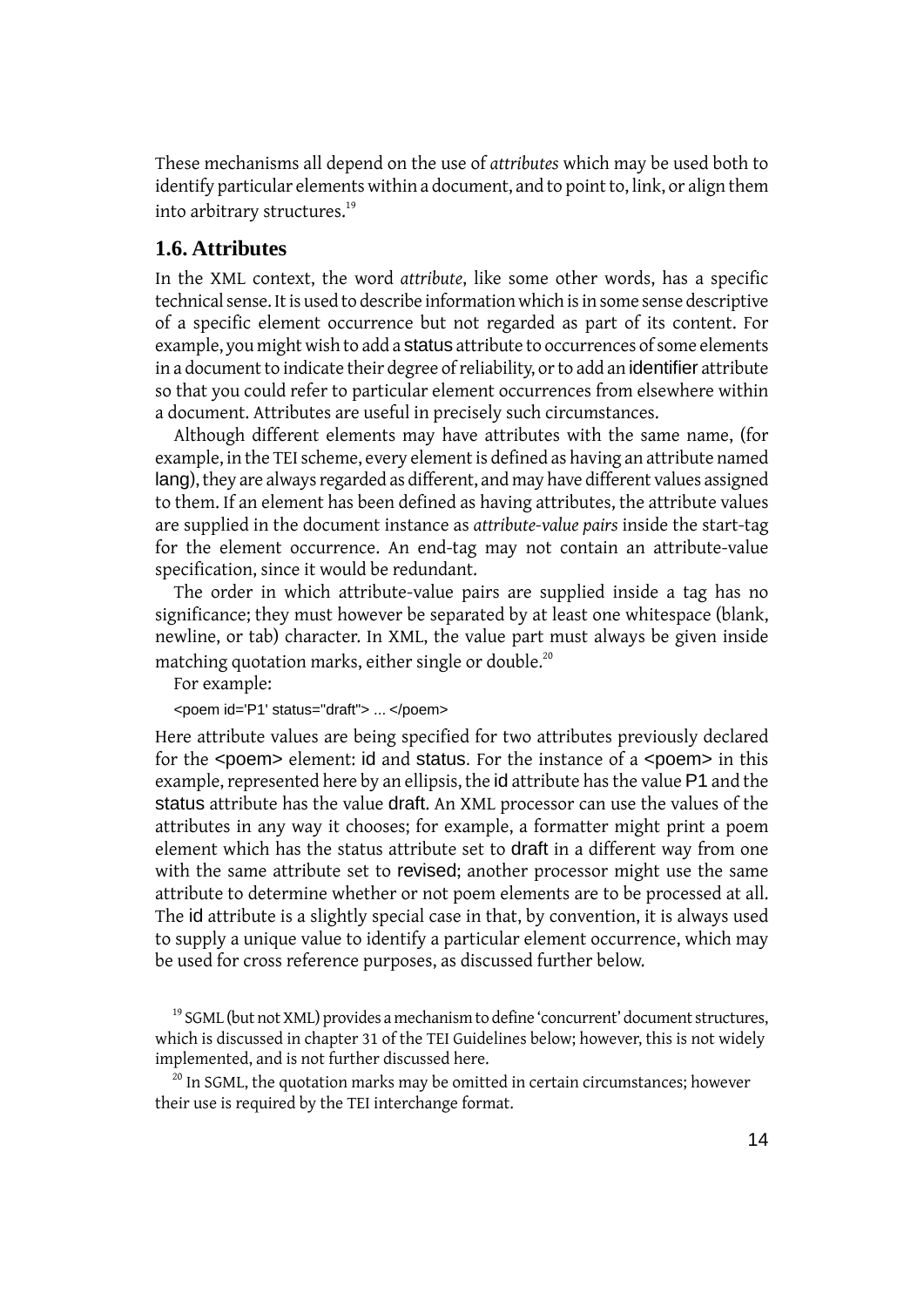### *1.6.1. Declaring attributes*

Like elements, attributes are declared in the XML DTD, using rather similar syntax. As well as specifying its name and the element to which it is to be attached, it is possible to specify (within limits) what kind of value is acceptable for an attribute and a default value.

The following declarations could be used to define the two attributes we have supplied above for the <poem> element:

<!ATTLIST poem id ID #IMPLIED status (draft | revised | published) "draft" >

The declaration begins with the symbol ATTLIST, which introduces an *attribute list specification*. This first specifies the element concerned, poem in this example.<sup>21</sup> Following this name is a series of rows, one for each attribute being declared, each containing three parts.<sup>22</sup> These specify the name of the attribute, the type of value it takes, and a default value respectively.

### *1.6.2. Attribute names*

Attribute names (id and status in this example) are subject to the same restrictions as other names in XML; they need not be unique across the whole DTD, however, but only within the list of attributes for a given element.

### *1.6.3. Attribute values*

The second part of an attribute specification can take one of two forms, both illustrated above. The first case uses one of a number of special keywords to declare what kind of value an attribute may take. In the example above, the special keyword ID is used to indicate that the attribute id will be used to supply a unique identifying value for each poem instance (see further the discussion in [1.6.5 \(ID and IDREF](#page-16-0) [attributes\)](#page-16-0) below). Possible keywords include:

- CDATA: the attribute value may contain any valid character data, including spaces or punctuation marks; even tags may be included in the value, but they will not be recognized by the XML parser, and will not be processed as tags normally are;
- NMTOKEN: the attribute value must contain only those characters that are valid within a name or a generic identifier.
- NMTOKENS: the attribute value must contain one or more NMTOKEN values separated by one or more whitespace characters.

 $21$  As with content models, it is possible in SGML (but not in XML) to combine several attribute specifications together in a single declaration by supplying a list of element names instead of a single name; this is not however done in the current version of the TEI DTDs.

 $22$  These parts are conventionally lined up in rows for human readability; the parser only requires that there be some kind of whitespace between them.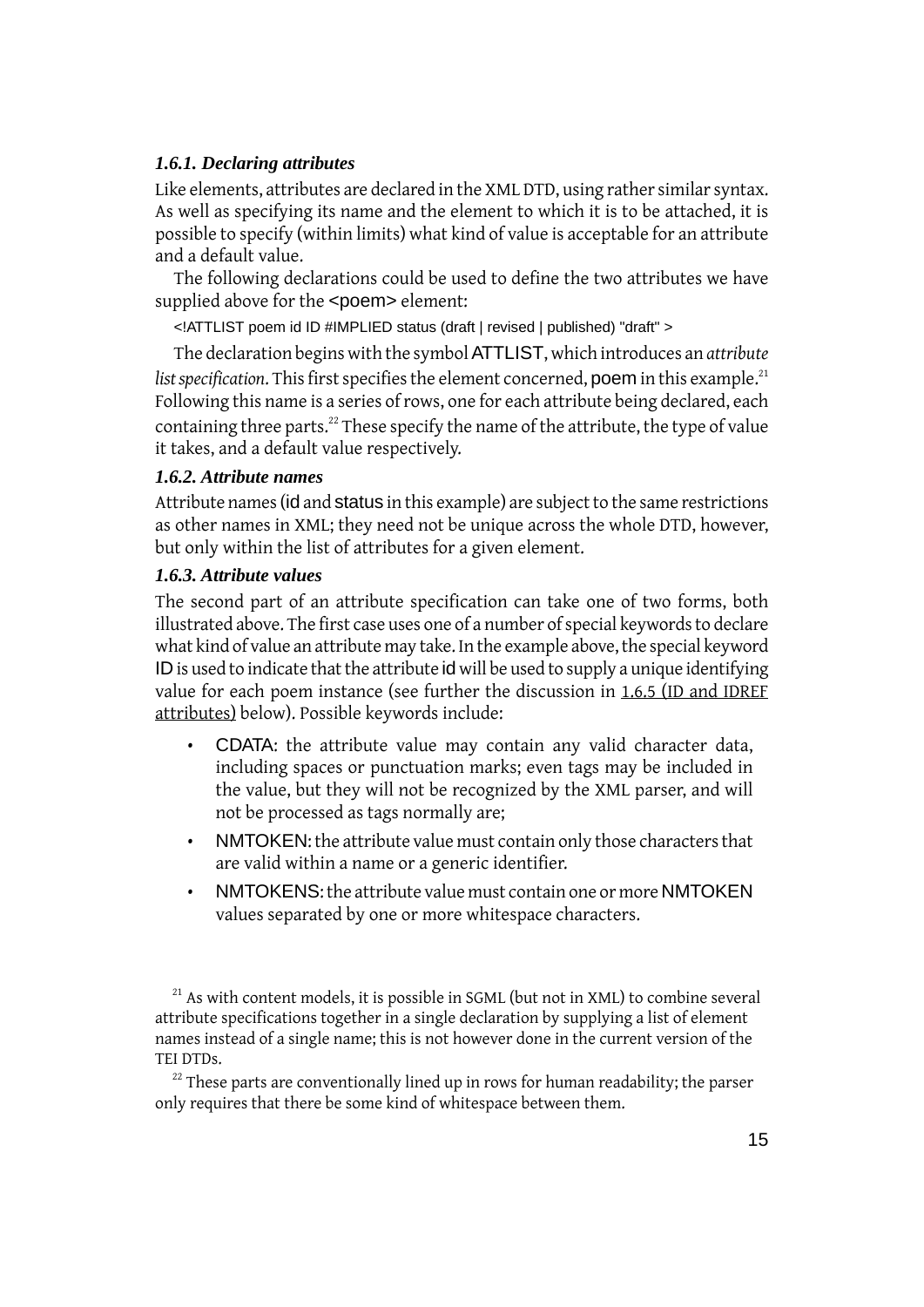- ID: the attribute value must be a single word starting with an alphabetic character, which can be used as a unique identifier (i.e. a given value can only be used once as the value for any ID attribute);
- IDREF: The attribute value must contain a single word, which has been used as a unique identifier on some other element;
- IDREFS: The attribute value must contain one or more IDREF values, separated by one or more whitespace characters;
- ENTITY: The attribute value must contain a NMTOKEN value which has previously been declared to be the name of some XML *entity* [\(1.7](#page-17-0) [\(Entities\)](#page-17-0)).
- ENTITIES: The attribute value must contain one or more ENTITY values, separated by one or more whitespace characters.

In the example above, a list of the possible values for the status attribute has been supplied. This means that a parser can check that no <poem> is defined for which the status attribute does not have one of draft, revised, or published as its value. Alternatively, a parser would have accepted almost any unbroken string of characters (status="awful", status="awe-ful", or status="12345678") if it had been a NMTOKEN; or almost any string at all (status="anything goes" or status = "well, ALMOST anything") if it were CDATA. Sometimes, of course, the set of possible values cannot be pre-defined. Where it can, as in this case, it is generally better to do so.

# *1.6.4. Default value*

The last piece of information in each attribute declaration specifies how a parser should interpret the absence of the attribute concerned. This can be done by supplying one of the special keywords listed below, or (as in this case) by supplying a specific value which is then regarded as the value for every element which does not supply a value for the attribute concerned. Using the example above, if a poem is simply tagged <poem>, the parser will treat it exactly as if it were tagged <poem status="draft">. Alternatively, one of the following keywords may be used to specify a default value for an attribute:

- #REQUIRED: a value must be specified;
- #IMPLIED: value need not be supplied.

Thus, if the attribute declaration above were rewritten as

<!ATTLIST poem id ID #IMPLIED status (draft | revised | published) #REQUIRED >

then poems which appear in the anthology simply tagged <poem> would be reported as erroneously tagged, as would any for which some value other than draft, published, or revised were supplied.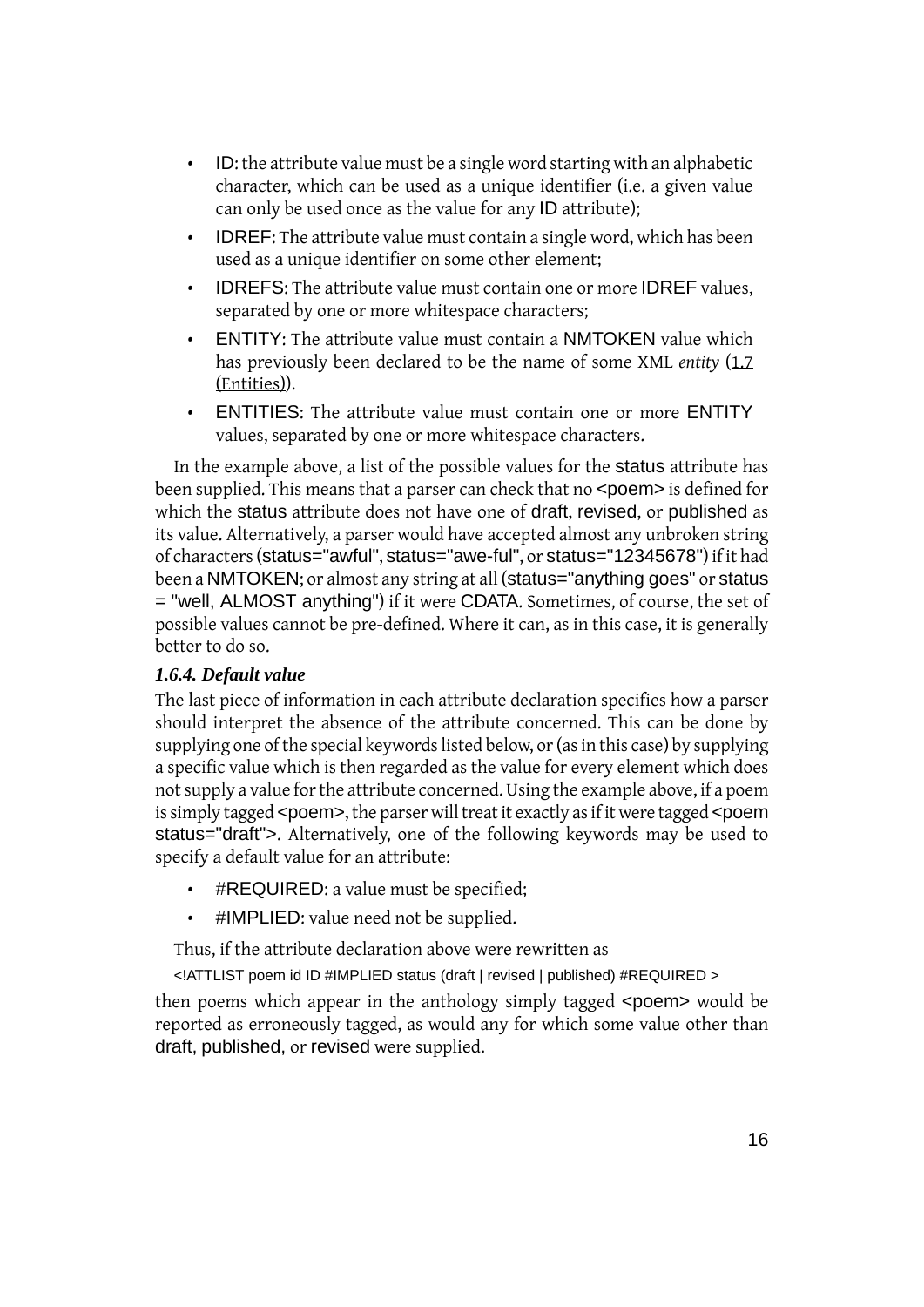### <span id="page-16-0"></span>*1.6.5. ID and IDREF attributes*

It is sometimes necessary to refer to an occurrence of one textual element from within another, an obvious example being phrases such as "see note 6" or "as discussed in chapter 5." When a text is being produced the actual numbers associated with the notes or chapters may not be certain. If we are using descriptive markup, such things as page or chapter numbers, being entirely matters of presentation, will not in any case be present in the marked up text: they will be assigned by whatever processor is operating on the text (and may indeed differ in different applications). XML therefore provides a special mechanism by which any element occurrence may be given a special identifier, a kind of label, which may be used to refer to it from anywhere else within the same text. The crossreference itself is regarded as an element occurrence of a specific kind, which must also be declared in the DTD. In each case, the identifying label (which may be arbitrary) is supplied as the value of a special attribute.

Suppose, for example, we wish to include a reference within the notes on one poem that refers to another poem. We will first need to provide some way of attaching a label to each poem: this is done by defining an attribute for the <poem> element, as suggested above.

<!ATTLIST poem id ID #IMPLIED >

Here we define an attribute id, the value of which must be of type ID. It is not required that any attribute of type ID have the name id as well; it is however a useful convention almost universally observed. Note that not every poem need carry an id attribute and the parser may safely ignore the lack of one in those which do not. Only poems to which we intend to refer need use this attribute; for each such poem we should now include in its start-tag some unique identifier, for example:

<poem id='ROSE'> <!-- Text of poem with identifier 'ROSE' --> </poem> <poem id='P40'> <!-- Text of poem with identifier 'P40' --> </poem> <poem> <!-- This poem has no identifier --> </poem>

Next we need to define a new element for the cross reference itself. This will not have any content – it is only a pointer – but it has an attribute, the value of which will be the identifier of the element pointed at. This is achieved by the following declarations:

<!ELEMENT poemRef EMPTY > <!ATTLIST poemRef target IDREF #REQUIRED >

The <poemRef> element has the special content model EMPTY because it has no content. It has a single attribute called target. The value of this attribute must be of type IDREF (the keyword used for cross reference pointers of this type); furthermore, because the default value is #REQUIRED, it must be supplied on each occurrence  $-$  a  $\epsilon$  poemRef> with no referent is an impossibility.

With these declarations in force, we can now encode a reference to the poem whose id attribute specifies that its identifier is Rose as follows:

Blake's poem on the sick rose <poemRef target='Rose'/> ...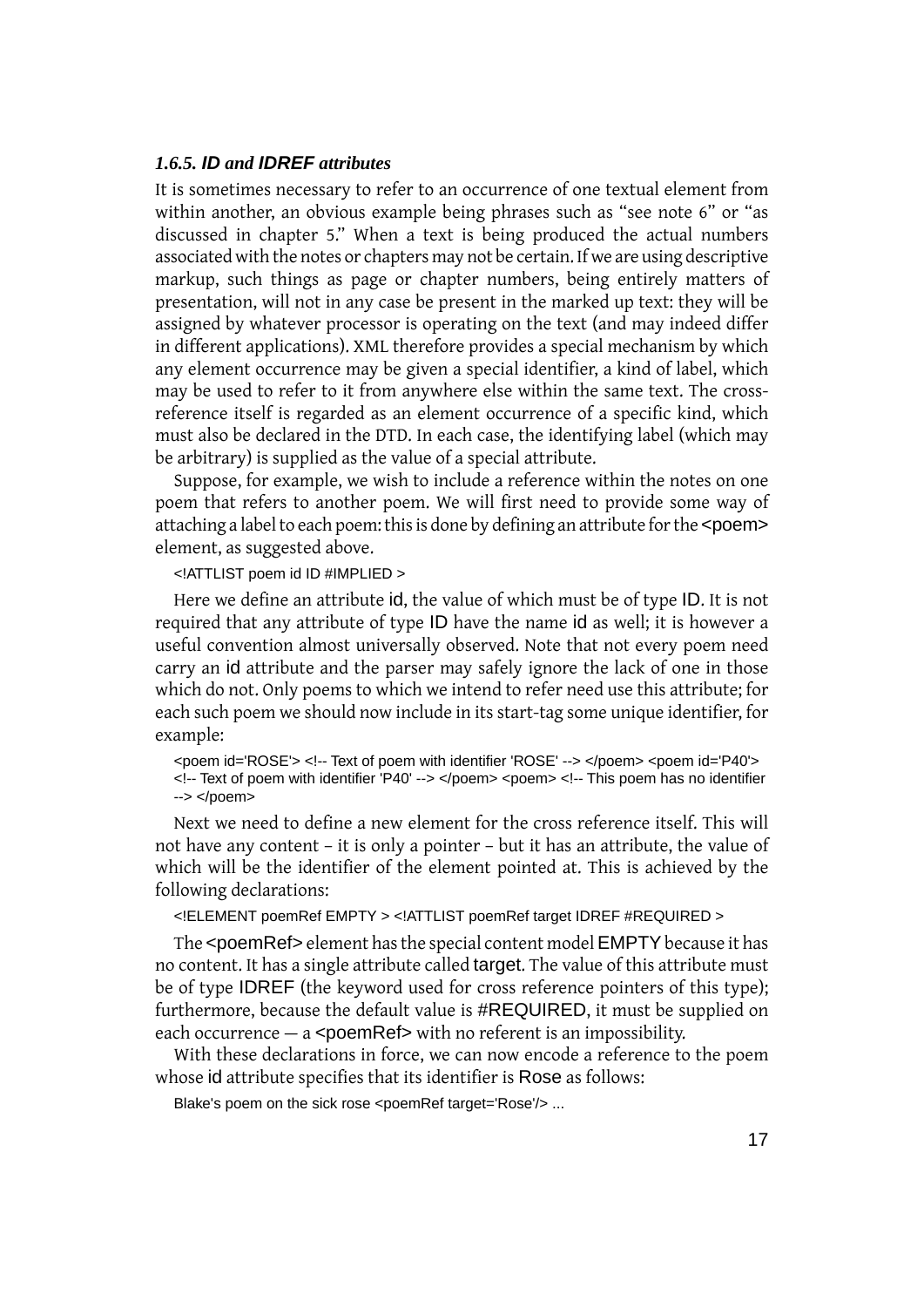In this example, we have used the special syntax defined by XML for representing empty elements in which the end-tag and the start-tag are combined into a single tag. $^{23}$ 

When an XML parser encounters this empty element it will simply check that an element exists with the identifier Rose. Different XML processors could take any number of additional actions: a formatter might construct an exact page and line reference for the location of the poem in the current document and insert it, or just quote the poem's title or first lines. A hypertext style processor might use this element as a signal to activate a link to the poem being referred to. The purpose of the XML markup is simply to indicate that a cross reference exists: it does not determine what the processor is to do with it.

# <span id="page-17-0"></span>**1.7. Entities**

The aspects of XML discussed so far are all concerned with the markup of structural elements within a document. XML also provides a simple and flexible method of encoding and naming arbitrary parts of the actual content of a document in a portable way. In XML the word *entity* has a special sense: it means a named part of a marked up document, irrespective of any structural considerations. An entity might be a string of characters or a whole file of text. Entities are declared in a DTD in the same way as elements or attributes, and they are included in a document using a construction known as an *entity reference*.

### <span id="page-17-1"></span>*1.7.1. Entity declarations*

Like all other declarations, an entity declaration begins with a special keyword, in this case the word ENTITY, followed by the name of the entity to be declared, and the value to be used when it is referenced in the document. For example, the following declaration

<!ENTITY tei "Text Encoding Initiative">

defines an entity whose name is tei and whose value is the string Text Encoding Initiative. This is an instance of an *entity declaration*, which declares an *internal entity*. The following declaration, by contrast, declares an *external entity* (sometimes called, loosely, a *system entity*):

<!ENTITY ChapTwo SYSTEM "p4chap2.xml">

 $23$  XML also permits representation of empty elements by an immediately adjacent start- and end-tag, thus

<poemRef target='Rose'></poemRef>

Neither form is by default permitted for elements declared as EMPTY in an SGML context, for which empty elements should be represented by a start-tag in isolation, unless the SGML declaration has been modified to permit the first XML style cited above. Conversion of the way empty elements are represented is thus usually necessary when processing SGML legacy data in an XML environment.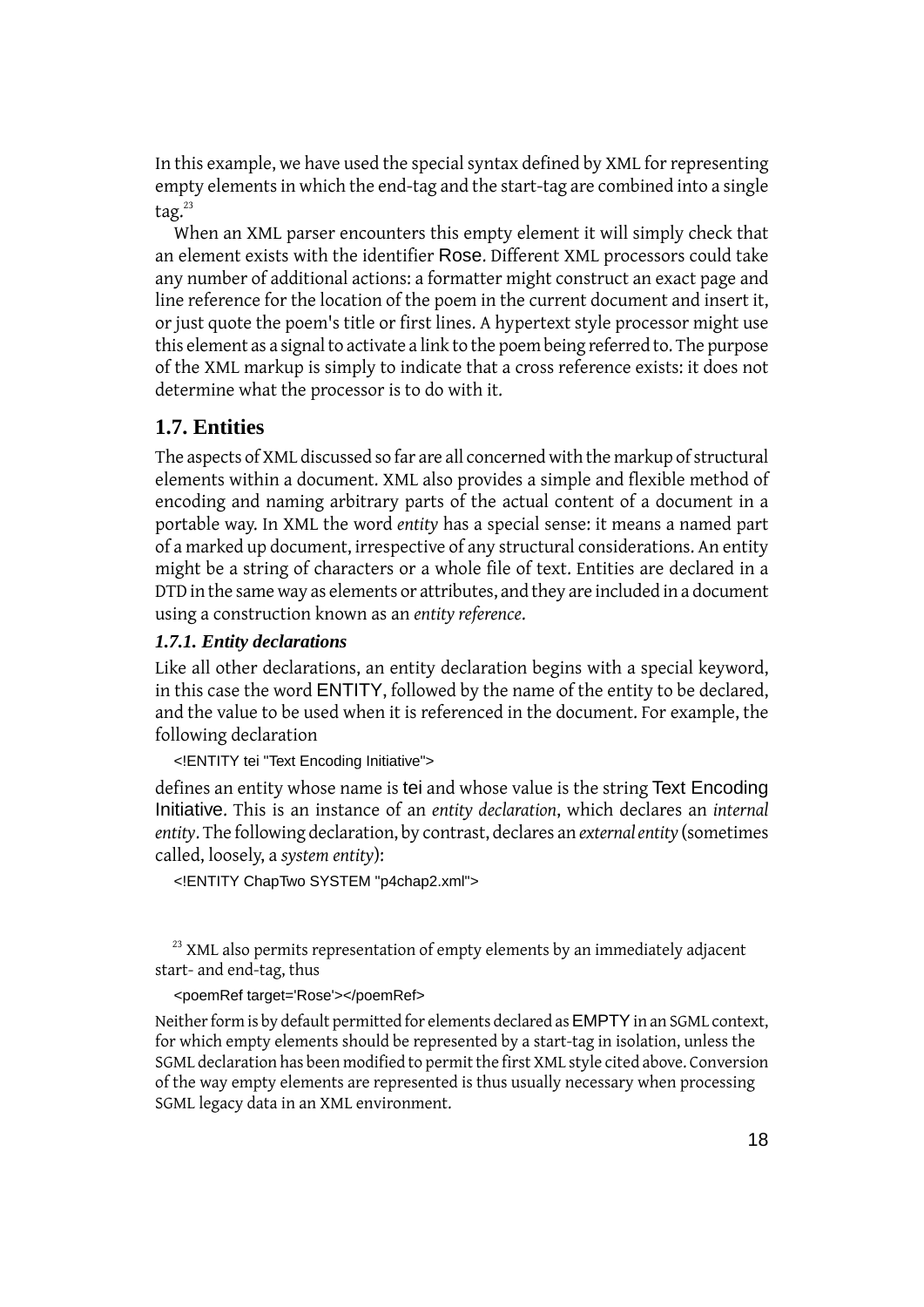This defines an external entity whose name is ChapTwo and whose value is the text associated with the system identifier — in this case, the system identifier is the name of an operating system file and the replacement text of the entity is the contents of the file. However, XML does not require system identifiers to be operating-system file names.<sup>24</sup> We might define the same entity as referring to a web page:

<!ENTITY ChapTwo SYSTEM "http://www.tei-c.org/P4X/p4chap2.xml">

System identifiers are, by their nature, system dependent; in the interests of data portability, therefore, XML provides another way of declaring external entities, shown here:

<!ENTITY p3.sg PUBLIC "-//TEI//TEXT Guidelines Chapter on XML//EN" "p4chap2.xml"> Here, the keyword SYSTEM has been replaced by the keyword PUBLIC, and the system identifier has been preceded by a special string known as a *formal public identifier*. Although public identifiers can (in principle) take virtually any form; it is usual to use the form shown above, in which the delimiters *//* divide the identifier into the following parts:

- **E** indicates the owner of this public identifier (often but not necessarily the owner of the data in question); the preceding *-*signals that this particular owner identifier is not registered with ISO (a *+* would imply that one could find out the full name and address of the owner from the official registry of owner identifiers)
- $\mathbf{x}$  is a keyword indicating the nature of the entity: other legal values are DOCUMENT (for full XML documents), DTD (for document type declarations), ELEMENTS (for sets of element declarations), ENTITIES(for sets of entity declarations), NOTATION (for notation definitions), and a number of others which are less frequently needed and will not be discussed here.

Guidelines **Chapter** gives a descriptive name to the entity. on XML

 $N<sub>E</sub>$  is the ISO language code for the human language in which the entity is written.

Public identifiers help make XML documents less dependent on particular computer systems, by making it possible to confine the mapping between entity names and system identifiers to a single place. As with other such techniques, they

 $24$  In general, an external entity can be any data source available to the XML processor: files, results of database queries, results of calls to system functions, web pages — anything at all. System identifiers can use any method to name an entity which the XML parser's interface to its operating environment can use to elicit data from the environment.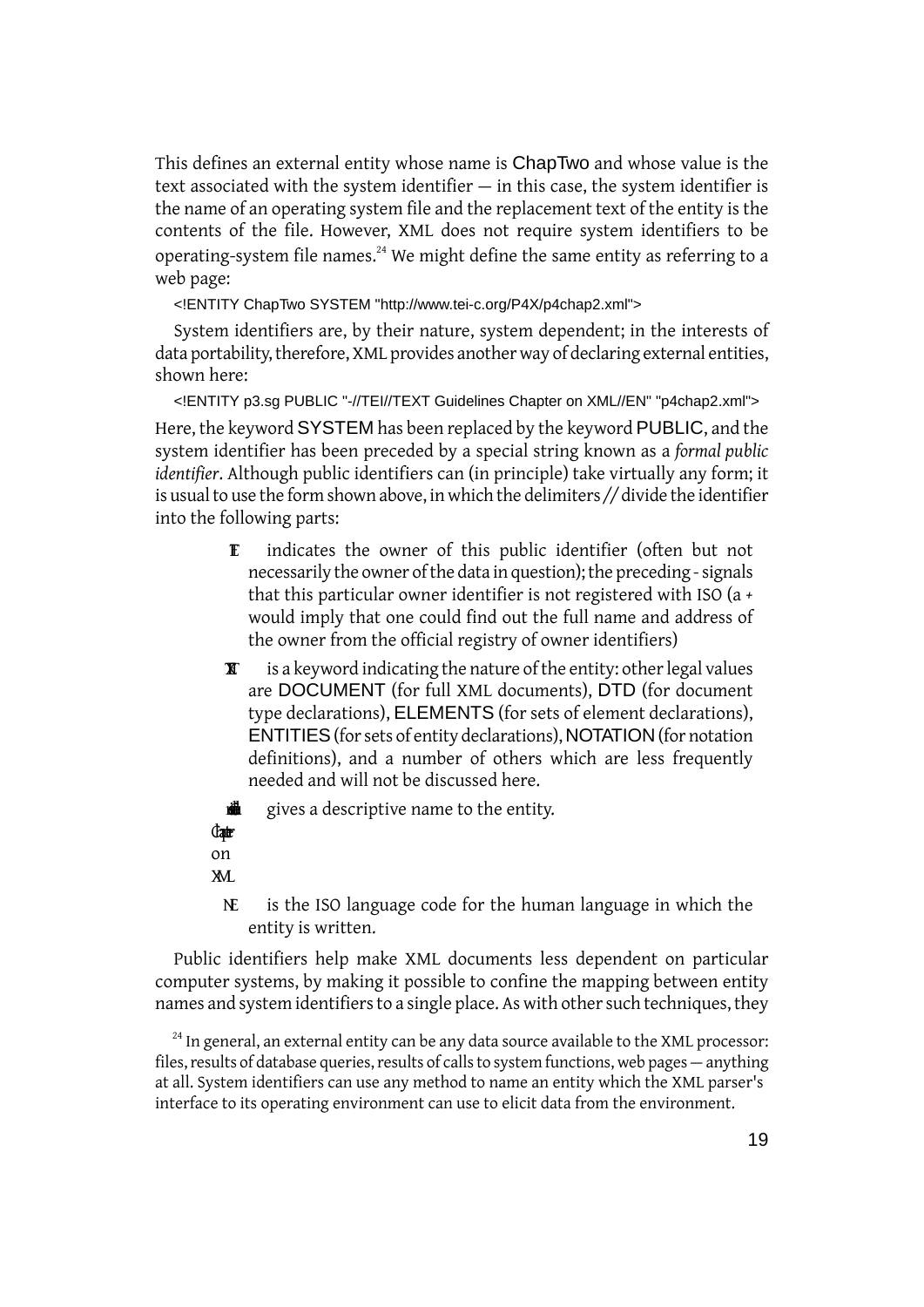require XML systems to provide mechanisms for mapping from the public identifiers to file identifiers or other system identifiers: such a mapping is typically provided by an additional component known as a *catalog file* [\(1.10.4 \(Ancillary](#page-27-0) [Files\)](#page-27-0)).

### <span id="page-19-0"></span>*1.7.2. Entity references*

Once an entity has been declared it may be referenced anywhere within a document. This is done by supplying its name prefixed with the ampersand character and followed by the semicolon.

When an XML parser encounters such an *entity reference,* it immediately substitutes the value declared for the entity name. Thus, the passage The work of the &tei; has only just begun will be interpreted by an XML processor exactly as if it read The work of the Text Encoding Initiative has only just begun. In the case of an external entity, it is, of course, the contents of the operating system file which are substituted, so that the passage The following text has been suppressed: &ChapTwo; will be expanded to include the whole of whatever the system finds in the file p4chap2.xml.

This obviously saves typing, and simplifies the task of maintaining consistency in a set of documents. If the printing of a complex document is to be done at many sites, the document body itself might use an entity reference, such as &site;, wherever the name of the site is required. Different entity declarations could then be used at different sites to supply the appropriate string to be substituted for this name, with no need to change the text of the document itself.

<span id="page-19-1"></span>In XML documents, two special entities are predefined, with the names amp and lt. These are available without declaration, so that the ampersand character or less-than sign can be represented in a text without their being confused with the start of an entity reference or a tag respectively.

#### *1.7.3. Character references*

#### *1.7.3.1. Numeric character references*

As mentioned above, XML documents all use the same internal character encoding. Since not all computer systems currently support this encoding directly, a special form of entity reference is defined which can be used to represent individual characters from the Unicode character set in a portable way by simply representing their numeric value, in decimal or hexadecimal notation.

For example, the character é is represented within an XML document as the Unicode character with hexadecimal value 00E9. If such a document is being prepared on (or exported to) a system using a different character set, say ISO 646, in which this character is not available, it may instead be represented by the character entity reference  $&\#x00E9$ ; (the x indicating that what follows is a hexadecimal value) or é. Entity references of this type do not need to be predefined in XML, since the underlying character encoding for XML is always the same.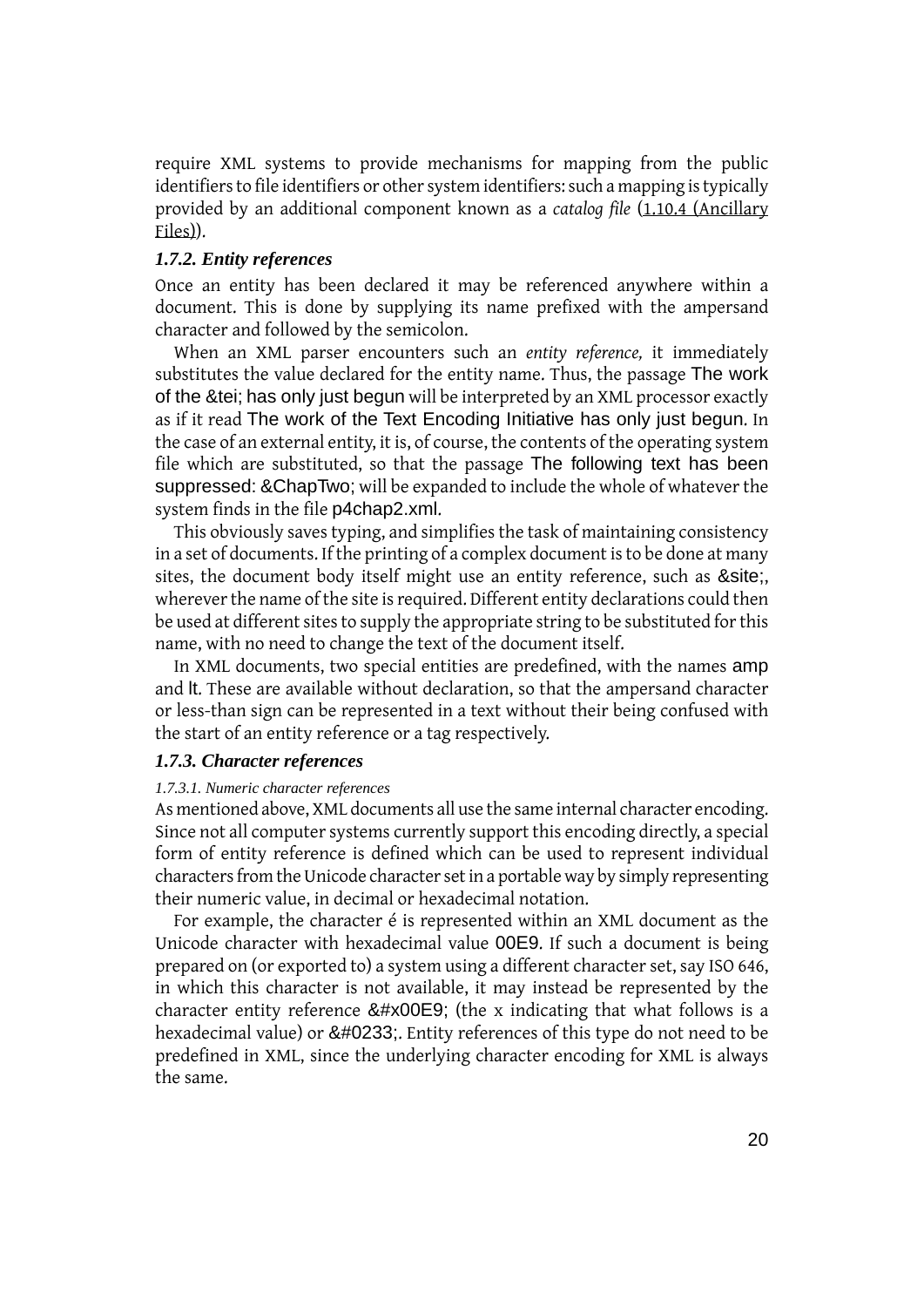#### *1.7.3.2. Mnemonic character references*

To aid legibility however, it is common practice instead to use a mnemonic name (such as eacute) for such character references, and to map these to the appropriate Unicode value by means of entity declarations of exactly the same type as those already discussed. Standard mnemonic names have been defined by ISO for the characters in most widely-used writing systems, and grouped together into widelyavailable *entity sets*. The standard 'ISO lat1' entity set, for example, includes a declaration like the following for the character é:

<! ENTITY eacute "&#x00E9;"> <!-- LATIN SMALL LETTER E WITH ACUTE -->

so that, for an XML document which embeds this entity set in its DTD, a non-Unicode enabled input system may also represent this character by the entity reference & eacute:

This *string substitution* mechanism has many other applications. Suppose, for example, that we wish to encode the use of ligatures in early printed texts. The ligatured form of *ct* might be distinguished from the non-ligatured form by encoding it as &ctlig; rather than ct. Other special typographic features such as leafstops or rules could equally well be represented by mnemonic entity references in the text. When processing such texts, an entity declaration would be added giving the desired representation for such textual elements. If, for example, ligatured letters are of no interest, we would simply add a declaration such as

<!ENTITY ctlig "ct" >

and the distinction present in the source document would be removed. If, on the other hand, a formatting program capable of representing ligatured characters is to be used, we might replace the entity declaration to give whatever sequence of characters such a program requires as the expansion. [...]

#### *1.7.4. Unparsed entities and Notations*

An XML entity may contain non-textual information such as pictures, video, or sound in digitized form. Such objects can be embedded in a document by reference in exactly the same way as any other external entity. When such entities are declared, however, it is essential to indicate that they contain data which an XML parser or processor cannot handle in the same way as the surrounding data — it is no use trying to process entities contain pictures or sound as if they contain text! This is accomplished by including an additional keyword in the declaration of such entities, as in the following example:

<!ENTITY fig1 SYSTEM "figure1.png" NDATA png>

The keyword *NDATA* indicates that this external entity is *unparsed*: it contains non-XML data which an XML parser should ignore. It is followed by an additional name (png in the example above) which identifies the *notation* used for this data, that is, the set of conventions which a processor must understand in order to process the data correctly. XML may itself be thought of as a notation, which is implied for all external entities not otherwise labelled. Notations should be declared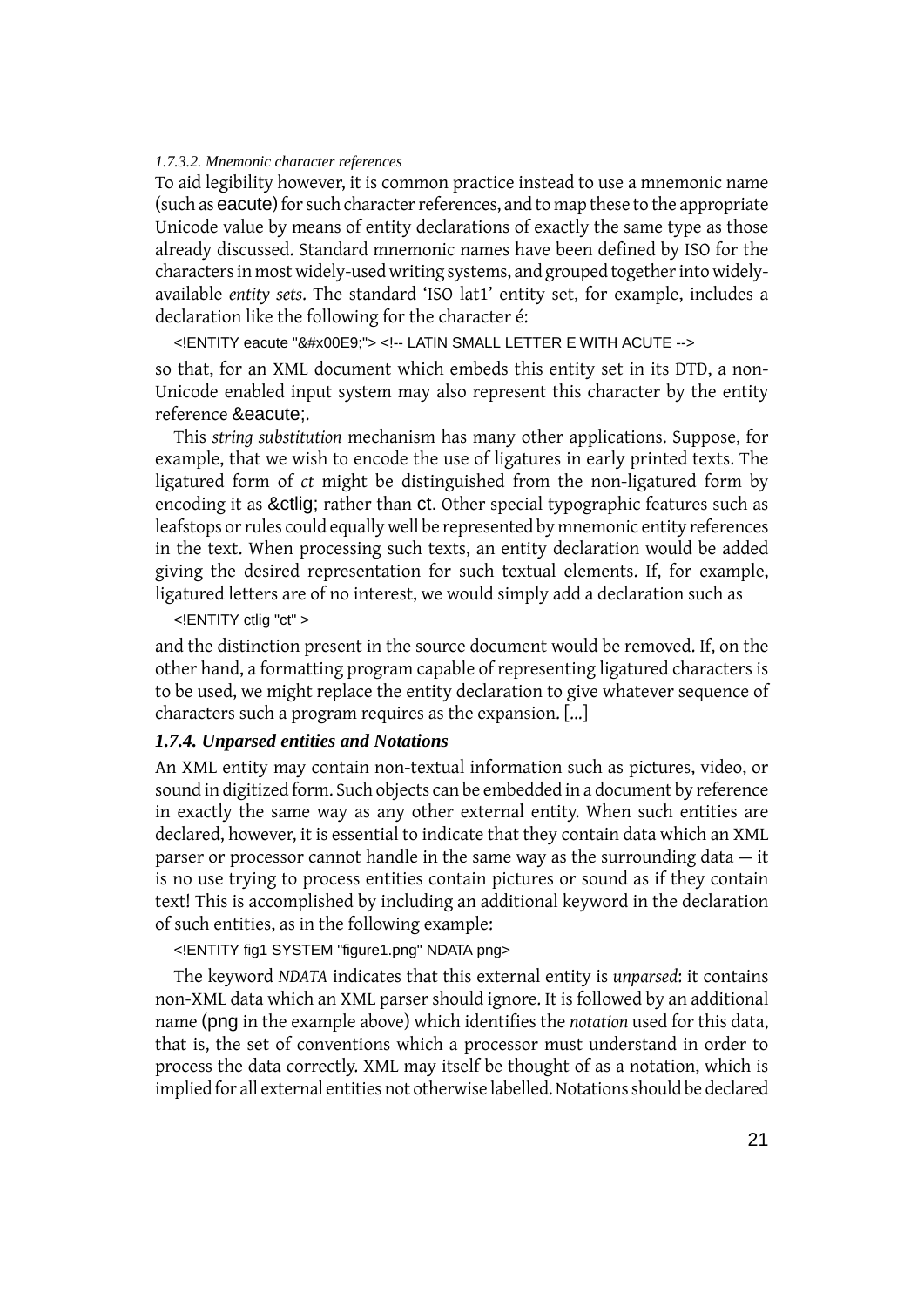in a DTD along with everything else: for the DTD in which the above declaration appears, a notation declaration like the following would also be appropriate:

<!NOTATION png PUBLIC '-//TEI//NOTATION IETF RFC2083 Portable Network Graphics//EN'>

This gives a formal public identifier for the place where the notation png is defined. More detailed discussion of external unparsed entities and of recommended graphics notations are given in section 22.3 of the TEI Guidelines.

#### <span id="page-21-0"></span>*1.7.5. Parameter entities*

A special form of entities, *parameter entities*, may be used within XML markup declarations; these differ from the entities discussed above (which technically are known as *general entities*) in two ways:

- Parameter entities are used *only* within XML markup declarations; they may not appear within the document itself.
- Parameter entity references are delimited by percent sign and semicolon, rather than by ampersand and semicolon.

Declarations for parameter entities take the same form as those for general entities, but insert a percent sign between the keyword ENTITY and the name of the entity itself. Whitespace characters (blanks, tabs, or line breaks) must occur on both sides of the percent sign. For example, an internal parameter entity named a.global might be declared with the expansion id ID #REQUIRED rend CDATA #IMPLIED as follows:

<!ENTITY % a.global 'id ID #REQUIRED rend CDATA #IMPLIED'>

With this declaration at the start of a DTD, the task (for example) of declaring attributes consistently on all elements within a DTD becomes much simpler: all that is needed is to reference the parameter entity, as in this example:

<!ATTLIST myElement %a.global; another CDATA #IMPLIED >

since the attribute list for <myElement> will now be understood to contain whatever list of attribute definitions was declared as the value for the parameter entity a.global, followed by the definition for an attribute called another.

Moreover, if we wish to change the global attributes or add another, all we need do is provide a new declaration for a.global in the DTD. We do not even need to modify the existing declaration, but simply ensure that the new one precedes the old one in the DTD being processed. This is because of one very significant aspect of entity declarations not mentioned above: if a declaration is given for the same entity more than once, then only the first declaration is applicable. If, for example, an XML processor finds the following:

<!ENTITY switch "UP"> <!-- several other declarations --> <!ENTITY switch "DOWN"> <!ENTITY switch "SIDEWAYS"> <!-- .... --> The switch is &switch;

then the entity reference at the end (assumed to be inside a document) will be resolved as the string "UP" because that is the first declaration encountered. This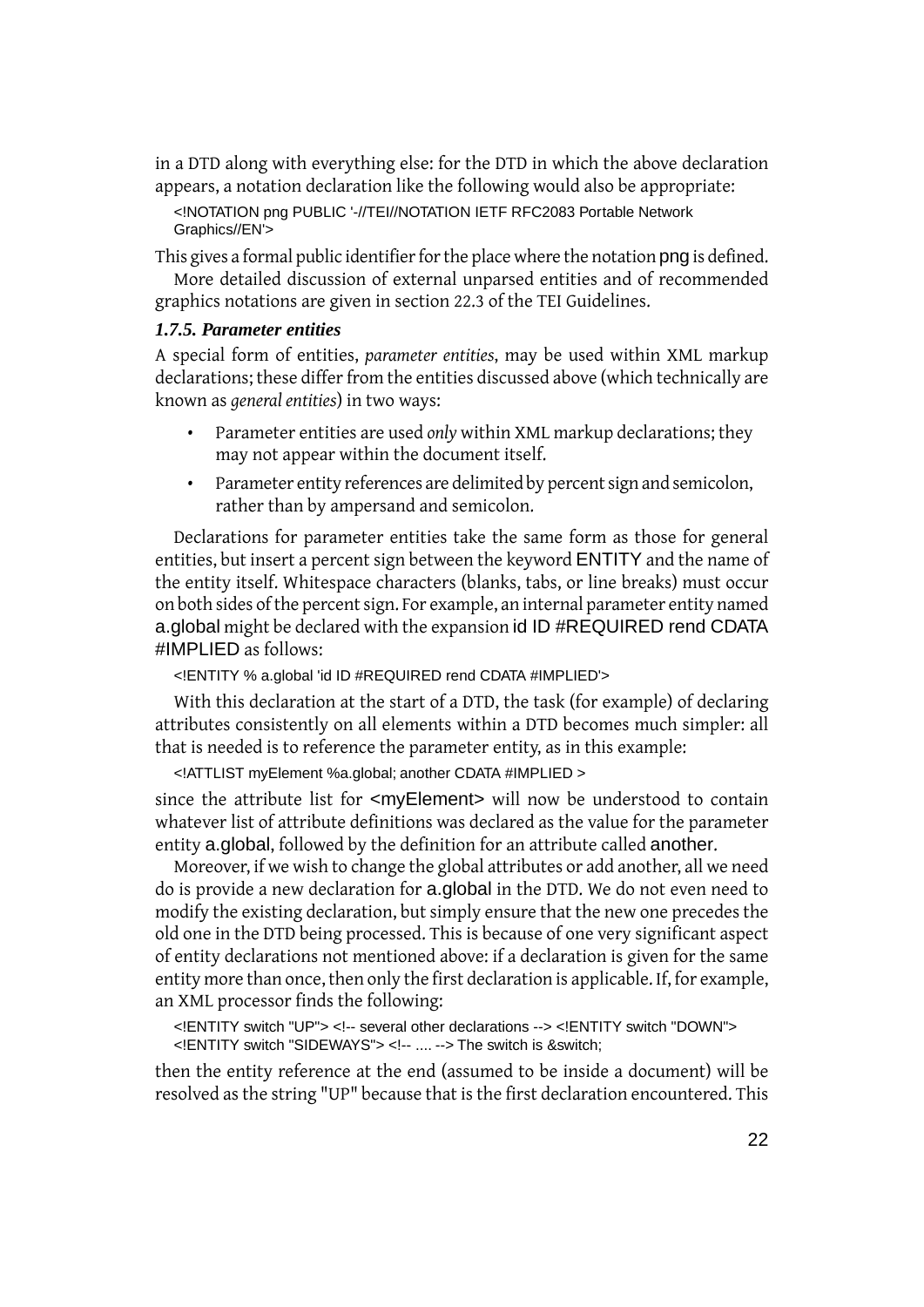rule applies equally to general entities and parameter entities, and has important consequences for the TEI scheme. The TEI document type declaration makes extensive use of parameter entities to control the selection of different tag sets and to make it easier to modify the TEI DTD.

# **1.8. Marked sections**

It is occasionally necessary to mark some portion of an XML document for special treatment. Within the body of a document, it is often convenient to be able to mark some portion as containing XML markup which is to be ignored. Within a DTD, it is often convenient to mark certain parts to be included or excluded in specific circumstances. To deal with the former situation, XML defines a construct known as a *CDATA marked section*; to deal with the latter, a syntactically similar construct known as a *conditional marked section* may be used. [...]

### *1.8.1. CDATA marked section*

A CDATA marked section is delimited by two rather arcane sequences of characters: its start is marked by the string <![CDATA[, and its end by the string ]]>. Note that spaces are not permitted within either string.

Within a CDATA marked section any strings of characters which look like XML tags or entity references will not be recognized as such by the XML parser: they are thus a very useful way of including examples of XML tagging within a document itself written in XML. For example:

<p>The <gi>term</gi> element may be used to mark any technical term: <eg><![CDATA[ This <term>recursion</term> is giving me a headache. ]]></eg></p>

In this extract from a document describing the way that an XML element called <term> may be used, the cited example (tagged with a <eg> element) includes an instance of the <term> element which will not be recognised as such, but simply as a string of characters, because it is contained by a marked section.

A similar effect can be achieved by simply replacing the angle brackets by entity references, but this makes the text somewhat unreadable in its native XML form if the example is of any length:

<p>The <gi>term</gi> element may be used to mark any technical term: <eg> This <term>recursion&lt;/term> is giving me a headache. </eg></p>

[...]

### **1.9. Other components of an XML document**

In addition to the elements and entities so far discussed, an XML document can contain a few other formally distinct things. An XML document may contain arbitrary signals or flags for use when the document is processed in a particular way by some class of processor: a common example in document production is the need to force a formatter to start a new page at some specific point in a document: such flags are called *processing instructions*. An XML document may also contain instances of elements which are defined in some other DTD than the one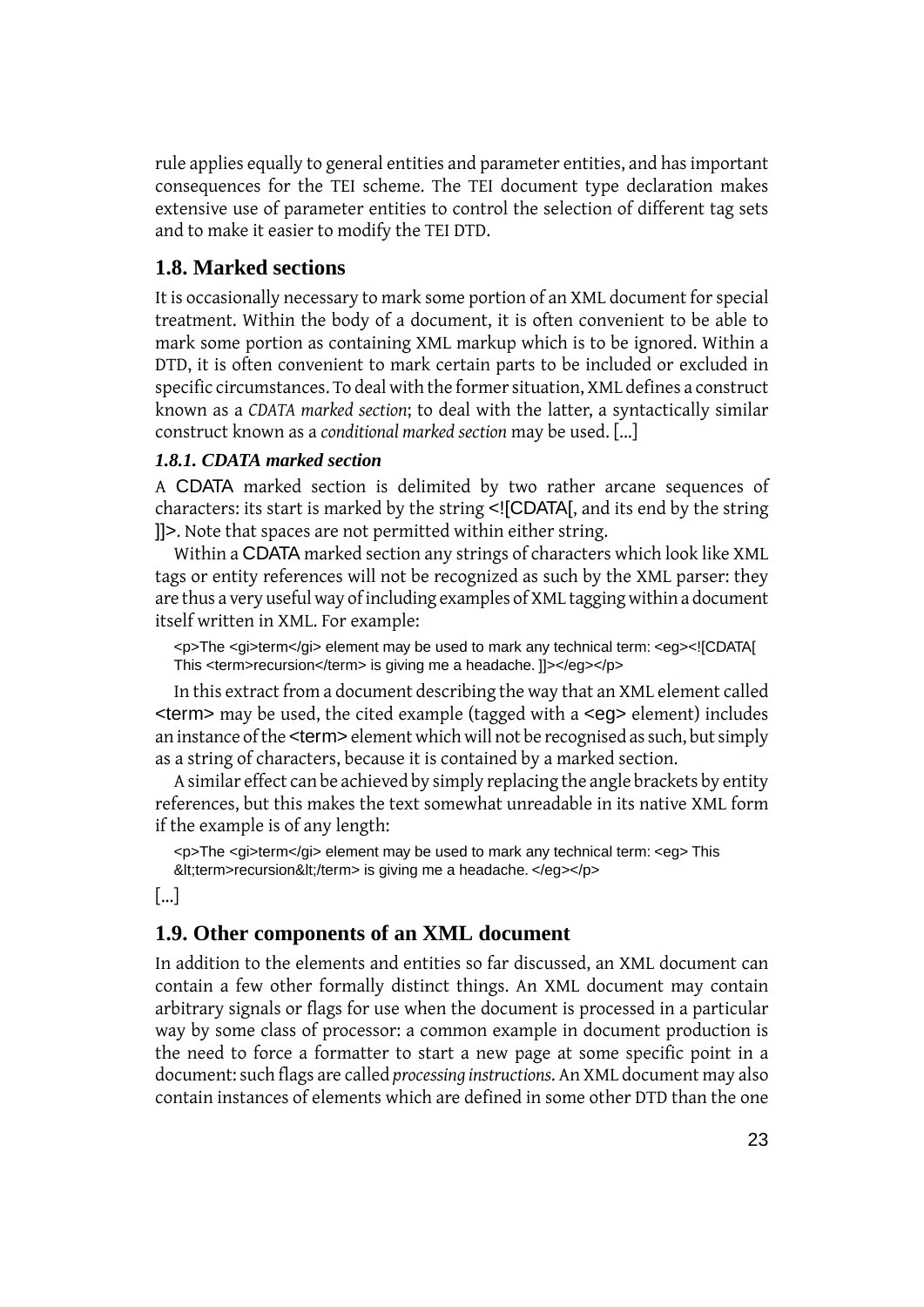declared in its DOCTYPE declaration, or (more generally) from some other *namespace*.

### <span id="page-23-1"></span>*1.9.1. Processing instructions*

Although one of the aims of using XML is to remove any information specific to the processing of a document from the document itself, it is occasionally very convenient to be able to include such information — if only so that it can be clearly distinguished from the structure of the document. As suggested above, one common example is the need, when processing an XML document for printed output, to include a suggestion that the formatting processor might use to determine where to begin a new page of output. Page-breaking decisions are usually best made by the formatting engine alone, but there will always be occasions when it may be necessary to over-ride these. An XML processing instruction inserted into the document is one very simple and effective way of doing this without interfering with other aspects of the markup.

Here is an example XML processing instruction:

<?tex \newpage ?>

It begins with <? and ends with ?>. In between are two space-separated strings: by convention, the first is the name of some processor (tex in the above example) and the second is some data intended for the use of that processor (in this case, the instruction to start a new page). The only constraint placed by XML on the strings is that the first one must be a valid XML name; the other can be any arbitrary sequence of characters, not including the closing character-sequence ?>,

### <span id="page-23-0"></span>*1.9.2. Namespaces*

A valid XML document necessarily specifies the DTD in which its constituent elements are defined. However, a well-formed XML document is not required to specify its DTD — indeed, it may not even have a DTD; it would still be useful to indicate that the element names used in it have some defined provenance. Furthermore, it might be desirable to include in a document elements which are defined (possibly differently) in different DTDs. A cabinet-maker's DTD might well define an element called <table> with very different characteristics from those of a documentalist's.

The concept of *namespace* was introduced into the XML language as a means of addressing these and related problems. If an XML document is thought of as an expression in some language, then a namespace may be thought of as analogous to the lexicon of that language. Just as a document can contain words taken from different languages, so a well-formed XML document can include elements taken from different namespaces. Note however that because a document can only specify a single DTD, elements which belong to namespaces other than that defined by the DTD will appear to be illegal to a simple XML validator: documents which use namespaces require special handling by such processors. Like a DTD, a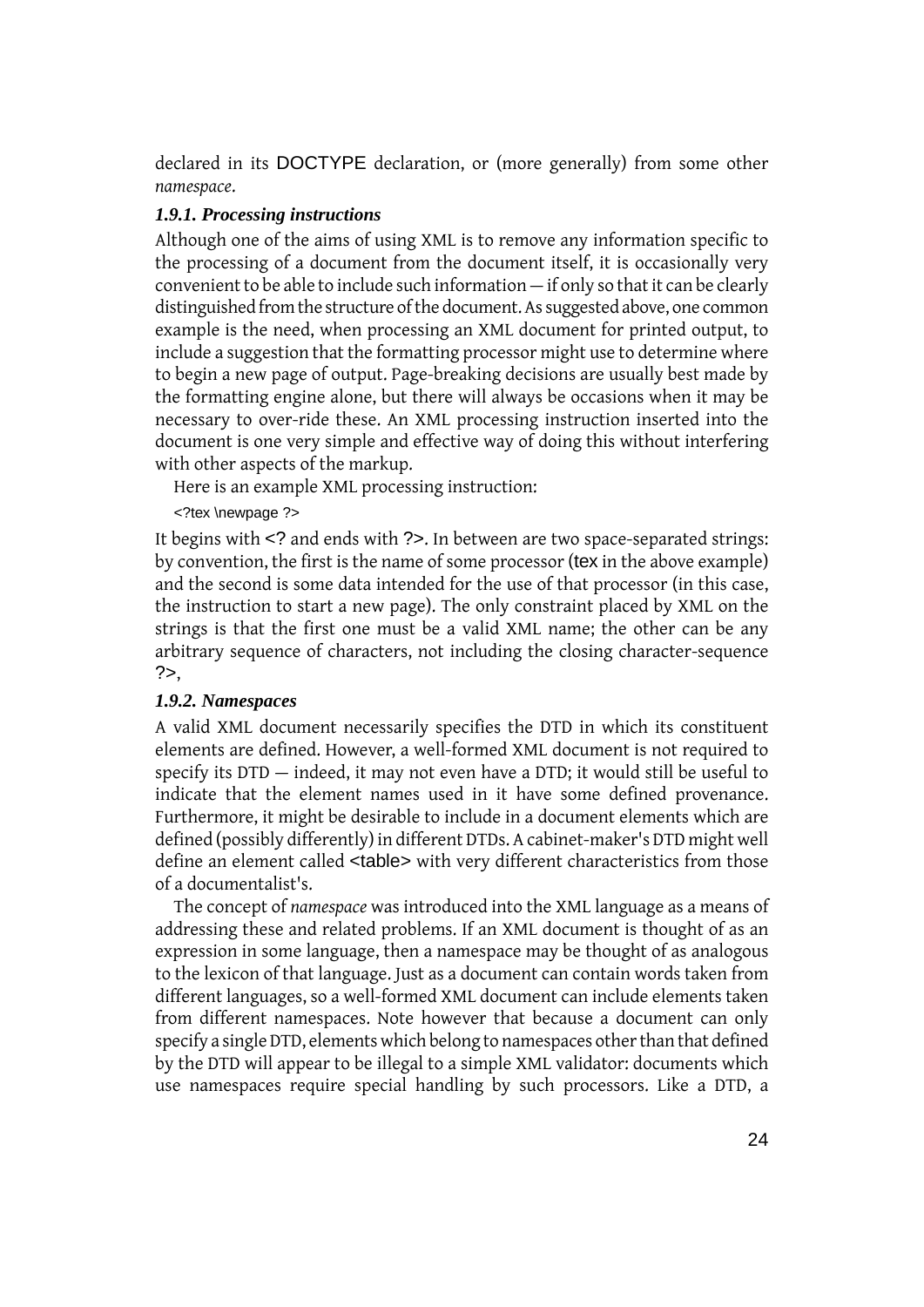namespace contains a list of valid element names; unlike a DTD, a namespace also has a distinctive *prefix* and an identifying *name*.

Suppose for example that we wish to extend our simple verse DTD to include markup of wordclass information such as 'noun', 'verb', etc. Suppose further that a DTD already exists in which all the tags we wish to use have been defined. We could (of course) simply combine the two DTDs to form a new one, but this may not be practicable: for example, there might be an element defined with the same name but different meanings in each DTD. Instead, we supply the *prefix* associated with the grammatical DTD's namespace (gram, for example) on each element which is taken from that namespace, as in the following example:

<line xmlns:gram="http://www.gram.org"> <gram:aux>Shall</gram:aux> <gram:pron>I</gram:pron> <gram:verb>compare</gram:verb> <gram:pron>thee</gram:pron> <gram:prep>to</gram:prep> <gram:art>a</gram:art> <gram:noun>summer</gram:noun> 's <gram:noun>day</gram:noun> ? </line>

In this example, the elements <aux>, <pron> etc. are understood to be taken from a namespace named http://www.gram.org, which uses the prefix gram, as indicated by the special purpose attribute xmlns: gram. The element <line> (and the two untagged #PCDATA fragments it contains) however are in no particular namespace. We could specify that they belong, by default, to the TEI namespace by supplying a default namespace declaration, as follows:

<line xmlns="http://www.tei-c.org" xmlns:gram="http://www.gram.org"> <gram:aux>Shall</gram:aux> <gram:pron>I</gram:pron> <gram:verb>compare</gram:verb> <gram:pron>thee</gram:pron> <gram:prep>to</gram:prep> <gram:art>a</gram:art> <gram:noun>summer</gram:noun> 's <gram:noun>day</gram:noun> ? </line>

As shown here, an XML document may have one default namespace declaration, and also any number of other namespace declarations. The scope of a namespace declaration is the element on which it is declared: in the example above, both the default TEI namespace and the additional gram namespace apply to all elements in the document since they are declared on the root element. In the following example, the gram namespace is available only within the <br/>body> element, while the TEI namespace remains the default for the whole document:

<text xmlns="http://www.tei-c.org"> <front> <!-- gram prefix not available here --> </front> <body xmlns:gram="http://www.gram.org"> <!-- gram prefix is available here --> </body> </text>

### **1.10. Putting it all together**

An XML conformant document has a number of parts, not all of which have been discussed so for. For completeness, the following summary of how the parts are inter-related may however be found useful.

An XML document consists of a *prolog* and a *document instance*. The prolog contains an *XML declaration* (described below) and (optionally) a *document type declaration*, which contains element and entity declarations such as those described above. Different software systems may provide different ways of associating the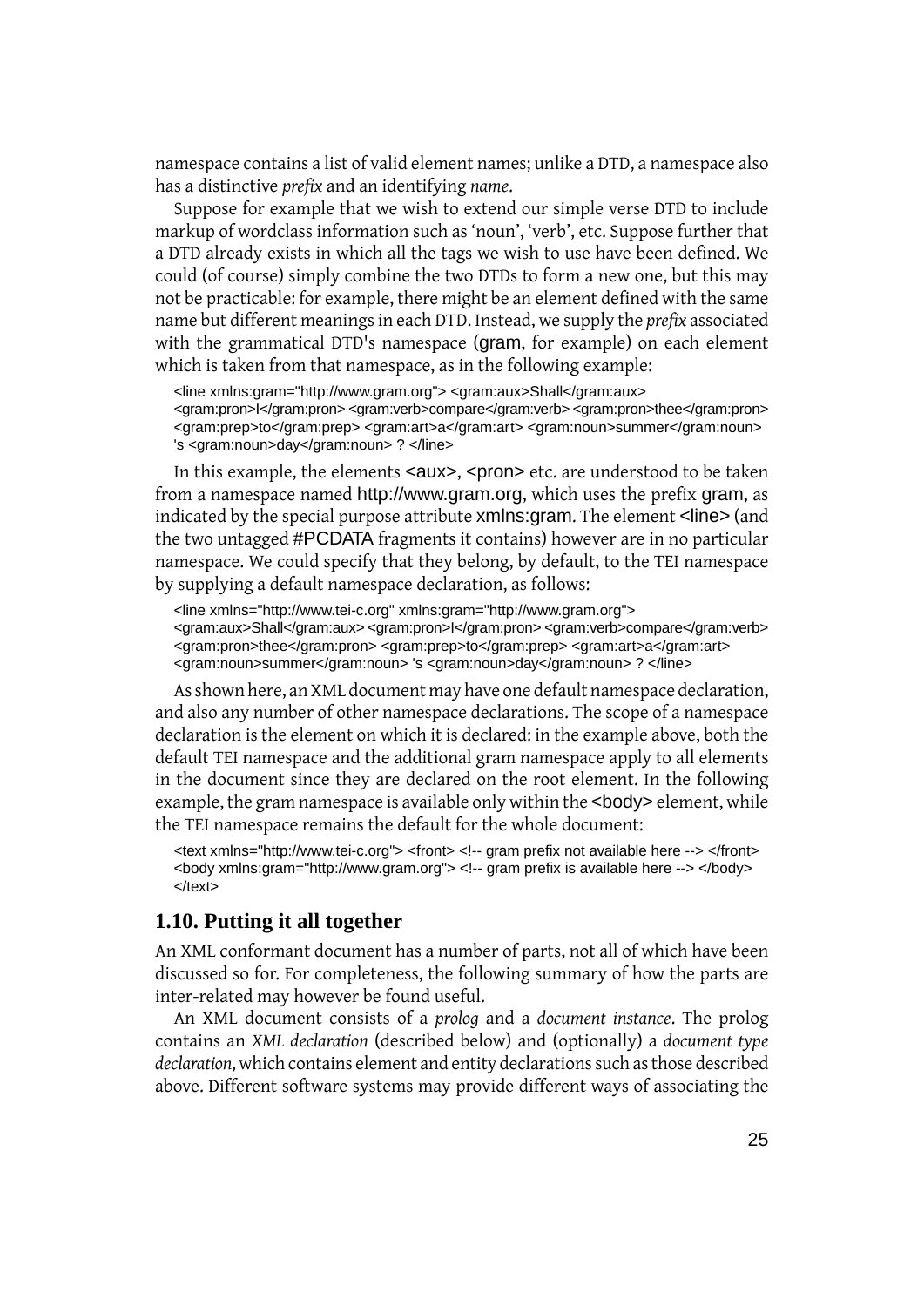document instance with the prolog; in some cases, for example, the prolog may be 'hard-wired' into the software used, so that it is completely invisible to the user.

### *1.10.1. SGML and XML declarations*

[...] The only aspect of an XML document which may vary is the external character encoding used, which is specified by the encoding parameter on an initial *XML declaration*. This looks syntactically like a processing instruction [\(1.9.1 \(Processing](#page-23-1) [instructions\)](#page-23-1)):

<?xml version="1.0" encoding="iso-8859-1"?>

but is generally regarded as a special kind of declaration. If supplied, the XML declaration must be the first thing found in an XML document. It can specify the version number of the XML Recommendation applicable to the document it introduces (in this case, version 1.0), and additionally the character encoding used to represent the Unicode characters within it. In this case, the 16 bit characters of Unicode have been mapped to the 8 bit character set known as ISO 8859-1; any characters present in the document but not available in the target character set will be represented as character entity references [\(1.7.3 \(Character references\)](#page-19-1)).

### *1.10.2. The DOCTYPE declaration*

An XML file which is valid (as opposed to simply well-formed) must specify a DTD against which its content is to be validated. This is the function of the DOCTYPE declaration.

The DOCTYPE declaration contains, following the DOCTYPE keyword, at least two parts: the name of the root element for the associated document, and a set of declarations for all the elements, attributes, notations, entities, etc. which together define the document type declaration (DTD) of that document. Note, incidentally, that the root element name (and hence the DOCTYPE name) may be that of any element whose declaration is supplied in this set. The declarations may be supplied explicitly, or by reference to an external entity such as a file, or by a combination of the two.

Taking each of these possibilities in turn, we first present a DOCTYPE declaration in which the declarations for all the elements, attributes, etc. required are given explicitly:

<!DOCTYPE myDoc [ <!ELEMENT myDoc (p+) > <!ATTLIST myDoc n CDATA #IMPLIED> <!ELEMENT p (#PCDATA)> ]> <myDoc n="1"> <p>This is an instance of a "my.doc" document</p> </myDoc>

Note that the required declarations are enclosed within square brackets inside the DOCTYPE declaration: this part of the declaration is technically known as the *DTD subset*.

More usually, however, the required declarations will be held in a separate entity and invoked by reference, as follows:

<!DOCTYPE myDoc SYSTEM "myDoc.dtd" []> <myDoc> <p>This is another instance of a "myDoc" document.</p> <p>It has two paragraphs.</p> </myDoc>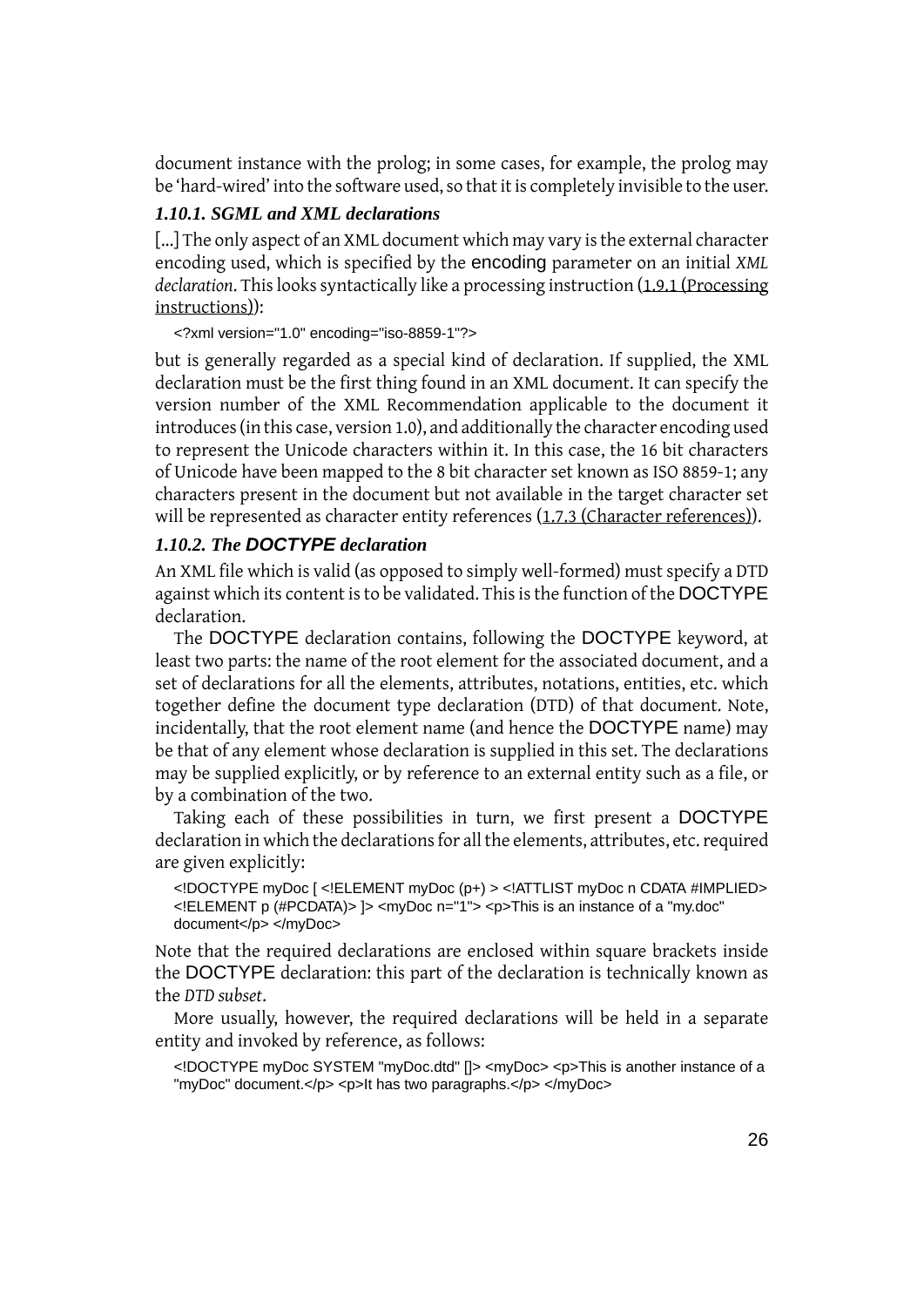Note the similarity between the syntax used to reference the external entity containing the required declarations and that used to define any other system entity (see [1.7.1 \(Entity declarations\)\)](#page-17-1). The square brackets may be supplied even though they enclose nothing, as in this example, or they may be omitted.

Next, we present a case where declarations are given both within the DTD subset and by reference to an external entity:

<!DOCTYPE myDoc SYSTEM "myDoc.dtd" [ <!ENTITY tla "three letter acronym">]> <myDoc> <p>This is yet another instance of a "myDoc" document.</p> <p>It is surprisingly free of &tla;s.</p> </myDoc>

Any kind of declaration may be added to a DTD subset; this is the mechanism by which the TEI DTD is customized.

<!DOCTYPE TEI.2 PUBLIC "-//TEI P3//DTD Main Document Type//EN" "tei2.dtd" [ <!ENTITY % TEI.prose 'INCLUDE'> <!ENTITY % TEI.XML 'INCLUDE'> <!ENTITY tla "Three Letter Acronym"> <!ENTITY % x.phrase 'myTag|'> <!ELEMENT myTag (#PCDATA) > <!-- any other special-purpose declarations or re-declarations go here --> ]> <TEI.2> <!-- This is an instance of a modified TEI.2 type document, which may contain <myTag>my special tags</myTag> and references to my usual entities such as &tla;. --> </TEI.2>

When, as here, the document type declaration in force includes both the contents of the DTD subset, and the contents of some external entity (in the case above, whatever file is specified by the PUBLIC identifier given, tei2.dtd by default), declarations in the DTD subset are always carried out first. As noted above, ([1.7.5](#page-21-0)) [\(Parameter entities\)](#page-21-0)), the order is important, because in XML only the first declaration of an entity counts. In the above example, therefore, the declaration of the entity tla in the DTD subset takes precedence over any declaration of the same entity in the file tei2.dtd. Similarly, the declaration for x.phrase takes precedence over the existing declaration for that entity in the TEI dtd. It is perfectly legal for entities to be declared more than once; elements, by contrast, may not be declared more than once; if a declaration for <myTag> were already contained in file tei.dtd, the XML parser would signal an error.

#### *1.10.3. The Document Instance*

The document instance is the content of the document itself. It contains only text, markup, and entity references, and thus may not contain any new declarations. A convenient way of building up large documents in a modular fashion might be to use the DTD subset to declare entities for the individual pieces or modules, thus:

<!DOCTYPE TEI.2 PUBLIC "-//TEI P3//DTD Main Document Type//EN" "tei2.dtd" [ <!ENTITY % TEI.prose "INCLUDE"> <!ENTITY % TEI.XML "INCLUDE"> <!ENTITY chap1 SYSTEM "chap1.txt"> <!ENTITY chap2 SYSTEM "chap2.txt"> <!ENTITY chap3 "-- not yet written -- "> ]> <TEI.2> <teiHeader> <!-- ... --> </teiHeader> <text> <body> &chap1; &chap2; &chap3; <!-- ... --> </body> </text> </TEI.2>

In this example, the TEI DTD has been extended by entity declarations for each chapter of some document. The first two are external entities referring to the file in which the text of particular chapters is to be found; the third a dummy, indicating that the text does not yet exist (alternatively, an entity with a null value